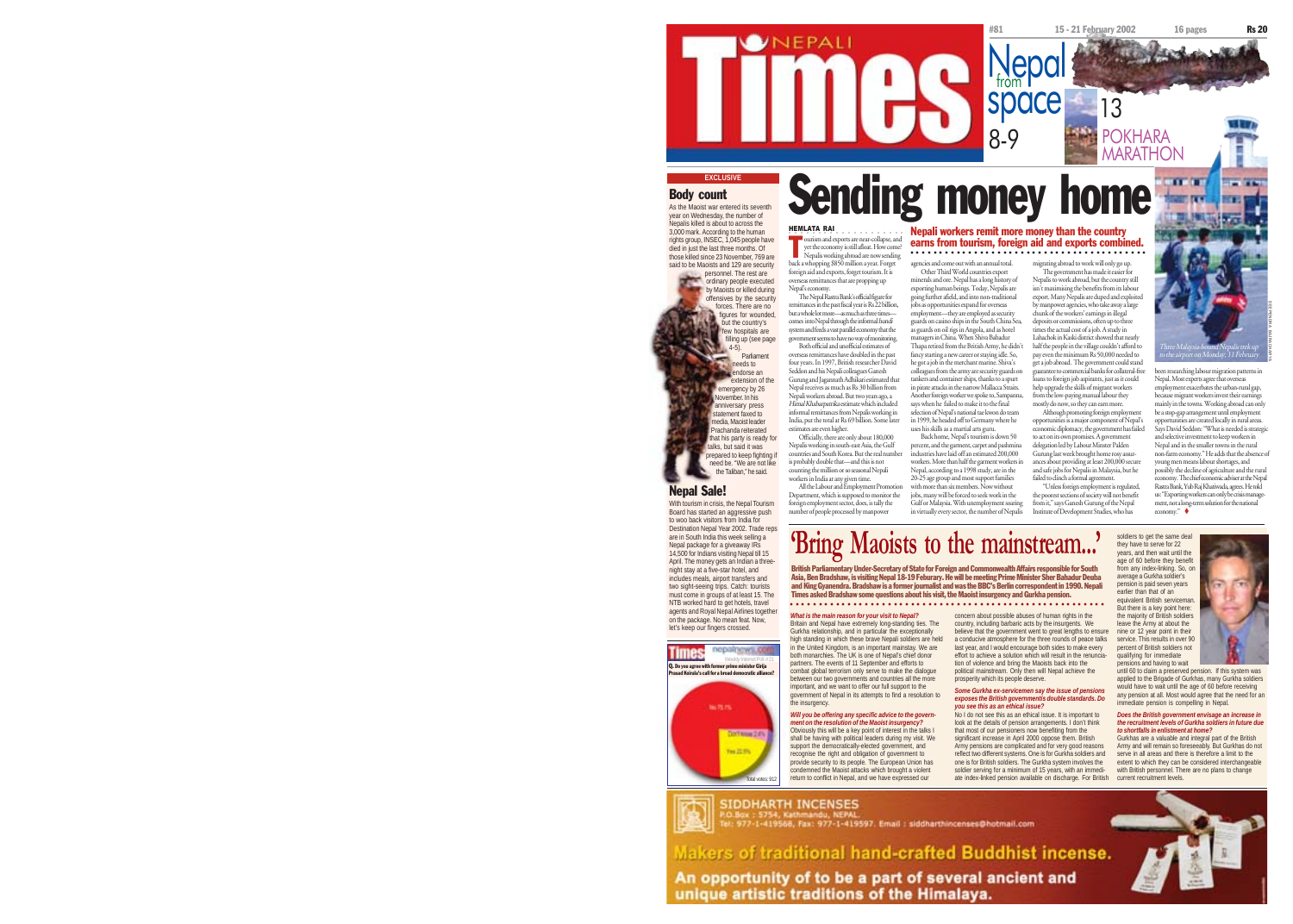### 21 FEBRUARY 2002 **NEPALI TIMES** 15 - 21 FEBRUARY 2002 **NEPALI TIMES**



Nepali Times is published by Himalmedia Pvt Ltd,

Printed at Jagadamba Press: 01-521393

next will be whether or not the state of national emergency is going to be extended after its 26 February deadline. Parliament must endorse the emergency by a twothirds majority for it to be extended by another three months. otherwise it will automatically lapse. T

The ruling Nepali Congress would like it endorsed, but the dissident faction within it led by Girija Prasad Koirala is bent on giving Prime Minister Sher Bahadur Deuba as hard a time as possible. The main opposition UML, euphoric about its impending reunion with the ML, will need to show a token of its opposition status by throwing a tantrum. The UML holds the swing vote in parliamentary arithmetic, and (rhetoric notwithstanding) will be expected to extract its pound of flesh for letting the extension sail through. They will probably boycott the session and thereby support the extension while seeming to be opposed to it.

The Maoists, for their part, also favour an extension since it shows them to be at par with the Royal Nepal Army, and a force to be reckoned with. The comrades know that the longer the emergency drags on the better it is for the cause. Their call for a national strike on 22-23 February is aimed at keeping the populace in a state of pani

Time, after all, is on their side, whereas the army wants to have this thing wrapped up quickly one way or other. But this entire

debate on whether or not to extend the emergency is getting to be a fairly academic exercise

g

Sanchaya Kosh Building, Block A-4th Floor, Lalitpur he big issue dominating national politics this week and

Either way the country is facing an emergency situation. We have an economic emergency, a fiscal emergency, an emergency of capital flight, a development emergency, we have emergencies in export and tourism.

Many people had different expectations of the emergency when it was declared on 26 November. Some thought it would be like Indira Gandhi's emergency: civil servants would go to office on time and there would be a crackdown on corruption. But the government seems to think the emergency has absolved it from action. "The soldiers are taking care of things, we'll sit back and relax," seems to be the motto. Well, as it turns out, all the emergency did was spook tourists, muzzle the media, and make they leadership extinct in large parts of the country. In fact, except for the capital and the district headquarters, there is no sign of government anywhere else. The Maoists would be foolish not to step into this vacuum.

The lesson of the past 90 days is clear: if the government is serious about countering the Maoists, then its military campaign must go hand-in-hand with a drive to bring the people on its side. This hasn't happened

so far. The war will not be won by alienating the citizenry and curtailing their rights.

As the army carries out its cordon-and-destroy operations on Maoist hideouts with increasing effect, there is little sign of a government machinery being mobilised to deliver the goods in liberated areas. If the extension of the emergency means an extension of this state of affairs, then it does not matter that the emergency is extended.

We don't know how else to put this. Nepal is facing an unprecedented crisis. There is a deep sense of foreboding that something is going to give. The leadership is oblivious: bickering in the back rooms, threatening signature campaigns, back-stabbing, horse-trading, and all the other shenanigans of a mutiny-minded cabinet. In short, everyone in the game is carrying on as they have for the past 12 years: which is what brought us to the present crisis.

For once, can we have a prime minister who is less worried about the magic number 57 and more concerned about the country's long-term development? Can we ave dissidents within his party less focussed on unseating him and more on working with him to resolve the crisis? Can we have an opposition not an we have an opposition not government, and pondering that a similar fate awaits it when they come to power? If this infighting carries on for much longer, there will be nothing left to fight over.

he Nepal aid biennale concluded last week with a pledge of \$250

NATION

million over the next five years. We are told the donors have endorsed the approach of the Tenth Plan and the Poverty Reduction Strategy Programmes. As on previous occasions, the donors raised many issues. The government, as on previous occasions, appears to have satisfied them all by dutifully <sup>p</sup>ledging to reform implementation and aspects of governance. In a country where finance ministers take great pride in soliciting more

foreign aid, any talk against aid is blasphemy. But the problem with foreign aid is the rise of a duality between the giver and the recipient Between them (those who benefit from <sup>g</sup>iving and taking aid) and us (in whose name aid is taken). What have we as a nation gained from foreign aid? What would we as a people lose if by some miracle there were no foreign aid? In as much as foreign aid is a political and economic relationship, we have gained patrons. Patrons who give aid did not invent corruption, but it helped create the infrastructure that institutionalised it. Through the<br>goodies it provides, aid has systemat goodies it provides, aid ha cally corrupted the minds of our bureaucrats, planners and politicians.

us the benefit of their advice at our cost. Patrons who steer us voluntarily to take a particular political stand as and .<br>when necessary. We heartily oblige.

Our patrons have taken on the onus of thinking on our behalf and

KUNDA DIXIT

a transparent bureaucracy, and the charm of accountable government. Foreign aid has shown us how "good governance" and "representati democracy" can be made possible through the corrupt. This is no mean

**OPINION** *by* **PITAMBER SHARMA**

sense of complacency. We have surrendered what little we had of our decision-making autonomy. Led along by donors, we have lost faith in ourselves. Like pampered children, we now crave dependence and we have been blinded by the dreams of donors. The government has lost its credibility in the eyes of the people and the nation

ethically bankrupt. We mouth the agenda of the donors and call it planning. We continue strengthening the reins of a centralised state in the name of decentralisation. In

live comfortably with the scourge of untouchability and inhuman discrimination and deprivation. We preach

LETTERS

MOUNTAIN MUSEUM

viability of the Mountain

stand-alone business

to the public. ("Wanted:

available at the Museum, including the fine exhibition of Boris Lissanovitch's photos and memorabilia, which represent the life and times of he man duly acknowledged as the founding father of tourism in Nepal. Such an exhibition well merits a permanent home. For 150

excellent Gurkha Museum which was recently moved rom Kathmandu to The Gurkha Haven Hotel at the

human rights and practice the opposite. Islands of vulgar opulence, much of it derived from foreign aid, continue to rise in this ocean of poverty.

Foreign aid has made us live beyond our means. Self-reliance is a bad word when the appetite for conspicuous consumption contaminates all. Foreign aid has made us prey to grandiose plans even when our own resources remain idle. Government after government is carried away by the Aruns, the Karnalis and the Kosis—and small, but fundamental, initiatives are considered

were a moratorium on foreign aid? We would lose patrons and the status quo that they have helped defend. We would be forced to look deeply within ourselves and discover our own priorities to address our problems. We would be compelled to come up with indigenous development strategies and learn from our past. We would have to make do with our limited means, look at our own hard realities and make some very, very hard choices.

> This is bound to be extremely painful to many of us: the current breed of politicians, bureaucrats, technocrats, the monopolists in the private sector, the NGOs, the bikas pundits, and consultants included. Perhaps, with time, we would rebuild confidence in ourselves and learn to believe in small, but rooted, initiatives. For once we would suffer for our own mistakes. Perhaps we would learn the hard way: tighten our belts, develop a sense of purpose, buy back our self respect, rescue this beloved orphan from its impending future, and cease to be a nation whose sole preoccupation is a begging bowl. an I day-dreaming?

15-21 FEBRUARY 2002 NEPALI TIMES 3

The greatest contribution of foreign aid has been the maintenance of the political, economic and social status quo. Whose advantage has the status quo served? This status quo is challenged by the legitimate issues raised (but atrocious and illegitimate means employed) by the Maoists. But the NDF bazar yet again pledged more foreign aid as the only means of dealing with the Maoist problem. That completes the foreign aid circle. The problem, of course, is not foreign aid per se. Foreign aid is not thrust upon us. It is negotiated. And negotiation is a collusion of interests. What would we as a nation lose if there

*(Pitamber Sharma is a regional planner and former professor of geography, Tribhuvan University.)*

NEW DELHI –It's business as

usual again in the Indian capital. Auto-rickshaw drivers (when not on strike) have begun to zigzag through the traffic and continue to overcharge passengers at the end of hair-raising journeys.

Another sign of the return to normalcy is the resumption of construction work all over the town. Work on the Metro seems to be in full swing, there is a flyover frenzy not seen since Rajiv the Gandhi. Roads are being widened to accommodate the Santros and Zens and Matizes that symbolise an urban middle class consumer revolution. Delhi is changing its face so fast a Garhwali cabbie claimed proudly: "They are turning our city into another Paris." The demolition men of the municipal corporation are going after unauthorised construction with a seriousness that has not been seen since the slum-clearing campaign of the Indian emergency.

At the India International Centre, the intellectual flavour of the season is 'Post-9/11'. Hotshots of the Indian intelligentsia are basking in the glory of being closer to America after the bombings in New York, Washington and the Afghan campaign. Senior diplomats of South Block justify denying Pakistan International Airlines the right to fly over Indian airspace on

# So close and yet so distant New Delhi. The argument is

### In the post 9/11 world, anything goes as long as you say you are fighting terrorism. ○○○○○○○○○○○○○○○○○○○○○○○○○○○○○○○○○○○○○○○○○○○○○○○○○ ○○○○○○○○○○○○○○○○○○○○

**STATE OF THE STATE** *by* **CK LAL**

the specious grounds that anything last?" asked IK Gujral, a little against Pakistan is justified after the suicide attack on Indian Parliament. The underlying assumption is that in the post 9/11 world, anything goes as long as you say you

are fighting terrorism. A direct effect of the cancellation of PIA overflight is that the South Asians talkfests have to make do without even a token participant from Pakistan. In the absence of balancing academics from Islamabad, Indian pundits have a free run at all IIC proceedings. Increasingly, New Delhi's semina circuit has come to be dominated by obstinate ex-diplomats, telegenic ex-generals and other septuagenerian extras who have made a name for themselves by being regular talking heads on satellite TV. They may have only a knee-jerk stance on matters

geopolitical, but they do have an abundance of practiced sound bites that go well with their faded tweeds and signature moustaches. On matters relating to Nepal, the Narayanhiti massacre continues to be the most common conversareported the presence in

tion opener, but the fate of Prime Minister Sher Bahadur Deuba's government inevitably crops up. "How long do you think Deuba will Jamim Shah is as much Nepali as I

anxious about reports in the media am, and that there is no Hotel Karnali anymore. In contrast, intellectuals who

đ.

that the toppling game in the Nepali Congress had started all over again. Surprisingly, it is being taken for granted by Nepal-watchers here that the Nepali parliament will endorse an extension of the state of emergency. Very few appear to be overly worried about the fire of the Maoist insurgency, but even a former ambassador felt compelled to ask, "What is Koirala up to?" The media close to the ruling Bhartiya Janata Party (BJP) is as hostile as ever. Among the Hindutva fanatics, the anger against Nepal is stronger because they somehow feel that Nepal, despite being the "only Hindu kingdom in the world", has let them down by

not joining in the Vishwa Hindu Parishad's chorus of Hinduism being in mortal danger. The Hindustan Times carried a story datelined New Delhi where it called Jamim Shah a Pakistani national and described Hotel Karnali as the

operational headquarters of ISI and Kathmandu of the underworld don, Dawood Ibrahim. With so many people waving that fiction at my face, I found it hard to explain that

aren't so close to power are refreshingly reflective. A professor who also happens to be a former ambassador admitted to me, "We in office, Indian diplomats do all that they can to worsen mutual relations. But as soon as they retire, they want to make amends and help improve ties. Unfortunately, the influence of a serving diplomat is always much more.

must ask ourselves, what is it that makes two of the closest countries in the world such distant neighbours? Should we let few square kilometres of barren land spoil our age-old relationship? Why can't we simply withdraw from Kalapani as a gesture of goodwill? Why can't you check your rapacious industrialists who make a mockery of trade treaties for their personal benefit?" Indeed, why not? Perhaps there is But laying the blame at the door of South Block—guarded, incidentally, by a fellow Nepali—is not the way to build bridges of friendship between neighbouring countries. We must do some soulsearching of our own. We must be ready to put more effort into our relationship with India. There simply is no other way. Some academics in Nepal argue

some truth in the belief of a Sri Lankan journalist who said, "While of 'equi-proximity' rather than 'equi-distance' with Beijing and

Sorry, ma'am' I thought you were  $46^{\circ}$ Uh, oh/Locks & C It again/ I'd better go and **Newton** 

vacuous, and not just because it is mere wordplay. Such an assumption is inherently dangerous, because our northern neighbour is a friend, while our fate is inextricably intertwined with the giant surrounding us from the ther three sides. During the Cold War years, such logic worked, but we must reorient our foreign policy to the new reality where, as JN Dixit puts it in his

that Nepal should pursue the policy own blunt way, "National interest is the supreme consideration." enough to strengthen ties been best of friends. The



| <b>INDIANS COMING</b>                                        | Loved CK Lal's "Guns and                                           | .                                                              |
|--------------------------------------------------------------|--------------------------------------------------------------------|----------------------------------------------------------------|
| The Nepal Tourism Board's                                    | roses in Delhi" (#79). Never                                       |                                                                |
| objection against mandatory                                  | seen anvone in the Indian                                          | richest people have already                                    |
| passports for Indian tourists                                | media take apart the hypocrisy                                     | transferred their money to<br>safer havens. The frequent       |
| flying to Nepal is welcome.<br>("The Indians are coming,"    | of our Republic Day proces-<br>sion with such objectivity and      | warnings of the deadline just                                  |
| #79). It is a marked departure                               | conviction. Why do I have to                                       | served to accelerate this                                      |
| from the orthodox Nepali                                     | come to Nepal to set things in                                     | process.                                                       |
| blindspot for Indian arrivals.                               | my own country in proper                                           | Then, people who earned                                        |
| We have to stop being                                        | perspective? One thing                                             | money through unexplainable                                    |
| xenophobic and try to be                                     | though: as a short-time                                            | means will get away with                                       |
| more pragmatic in our                                        | resident of Nepal, I am                                            | paying 10 percent of what they                                 |
| national interest. But pass-<br>port-free entry alone is not | concerned about the little<br>things that happen to me every       | say they have earned. It will<br>only help them legalise ill-  |
| going to solve the problem of                                | day that prove a latent preju-                                     | gotten wealth. The only                                        |
| our ailing tourism industry.                                 | dice against Indians, CK Lal                                       | people who resorted to this                                    |
| We must not just make it                                     | says Nepal is "India-locked". I                                    | scheme are either the consci-                                  |
| easy for Indian tourists to fly                              | don't think so. I think Nepal is                                   | entious middle classes, or                                     |
| in, but also to drive up to                                  | "ideas-locked".                                                    | those who have some money.                                     |
| Nepal. Let us follow land-                                   | J Kumar                                                            | but are not rich enough to                                     |
| locked Switzerland's example<br>and allow free and unre-     | Kathmandu                                                          | transfer it to other countries.<br>The money collected from    |
| stricted entry for cars with the                             | <b>VDIS</b>                                                        | such groups will not be                                        |
| motto "don't check vehicles.                                 | The government considers the                                       | substantial enough to meet                                     |
| check the humans inside". As                                 | VDIS its smartest move to                                          | government's real need. The                                    |
| Indians get more mobile,                                     | increase revenue, but it may                                       | psychological effect of dire                                   |
| highways expand and are                                      | turn out to be economic                                            | warnings of confiscation of                                    |
| improved, this will bring in a<br>new influx of visitors who | suicide for Nepal. It may serve                                    | property will bring in limited                                 |
| spend money along the                                        | the short-term cash flow need.<br>but in the long term it will not | money and discourage further<br>investment. This is a sadistic |
| highways and not just in                                     | solve the problem of bringing                                      | strategy that will alienate the                                |
| Kathmandu and Pokhara.                                       | the richest within the tax                                         | people.                                                        |
| S Grimalii                                                   | bracket. Due to their higher                                       | Rajeeb L Satya                                                 |

*Kathmandu* access and connections, the

achievement. Foreign aid has fuelled our historic has lost its moral ground. We are

the name of transforming society, we

climate of foreign aid. There are only <sup>g</sup>ivers and takers.

> major sporting events when men get drunk watching



*Gainesville, Florida* NEPALITIMES.COM Is there some reason why the out on Fridays? Today,

USA find your musings the only ones worth reading amongst the garbage that is generally called journalism in Nepal. And the only way we an get it is online *Prem Pulami*

*Vermont, USA*



lepali Times online is uploaded every Monday. - Ed.



EMERGING FROM EMERGENCY

# No pain, no gain

are always right. If their advice does not beauty of good governance, the grace of  $\blacksquare$   $\blacksquare$   $\blacksquare$   $\blacksquare$   $\blacksquare$   $\blacksquare$   $\blacksquare$   $\blacksquare$   $\blacksquare$   $\blacksquare$  and  $\blacksquare$   $\blacksquare$   $\blacksquare$  are are only givers and takers.<br>  $\blacksquare$   $\blacksquare$   $\blacksquare$   $\blacksquare$   $\blacksquare$   $\blacksquare$   $\blacksquare$   $\blacksquare$   $\blacksquare$   $\blacksquare$   $\blacksquare$   $\blacksquare$   $\blacksquare$   $\$ 

have the intended effect, the fault lies in its implementation. Our patrons continually exhort greater privatisation and liberalisation. The only way to eradicate poverty is to privatise it, they say. The crowning achievement of

foreign aid has been that the voice of the poor has been "elevated" from their roofless huts and villages to international forums in multi-stellar locations. Over the past several decades development and foreign aid have gone "hand in hand". As the roots of development have spread "far and wide", so have the roots of corruption. Foreign

Thanks to foreign aid, it is the corrupt who can now effortlessly and eloquently pontificate on the need to rid our society of the menace of corruption. In a country on the lookout

for some semblance of governance, foreign aid has projected for us the

**Baluwatar** Damside. There is a world

beneath us. We have been trained to learn from afar even when the lessons are right in

our backyard. We have lost the feel of our own ground in our orphaned nation. Looking at the loan compo of foreign aid (Nepal's total foreign loans outstanding equals almost half our GDP), we may even be forfeiting the future of this orphan for the

pleasures of the present. Foreign aid has idealised the virtues of the private sector and magnified the sins of the government. Even in the face of lack of competition and regulatory mechanisms, the private sector has been pushed as a viable substitute for the government. The success of the private sector is seen as a result of its essential merit, while its failure is squarely attributed to interference by the government. Roles have become confused.

The proliferation of NGOs of all hues and shades is also the handiwork of foreign aid. NGOs that have no constituencies to be accountable to are romanticised as the true face of civil society, while local governments and their elected representatives, are sidelined. "Partnership" is just a polite and hollow notion: there are no "partners" in the present

There presumably is some doubt as to the commercial Museum in Pokhara as a enterprise, when it does open mountain memorabilia," #79). One way to get away from the mountaineering-only approach might be to broaden the scope of the exhibits television and women get on with real life." ("Sisters are doing it for themselves," #77). This statement has no basis on fact and has been thoroughly discredited. *Shailendra Shukla* class butterfly collection in existence in Pokhara, but which is currently not on display. All these could add value to the Mountain Museum. *Robin Marston Kopundole* US SISTERS was amazed by Daniel Lak's statement "And not just in Nepal. In America, spousal abuse skyrockets on days of

weekly online edition of the lepali Times does not com Tuesday, 5 February, I am still awaiting the January 31- February 7 edition of the Nepali Times online. I have read and reread Under My Hat and am thoroughly sick of Baywatch. Get with it, you guys. Some of us here in the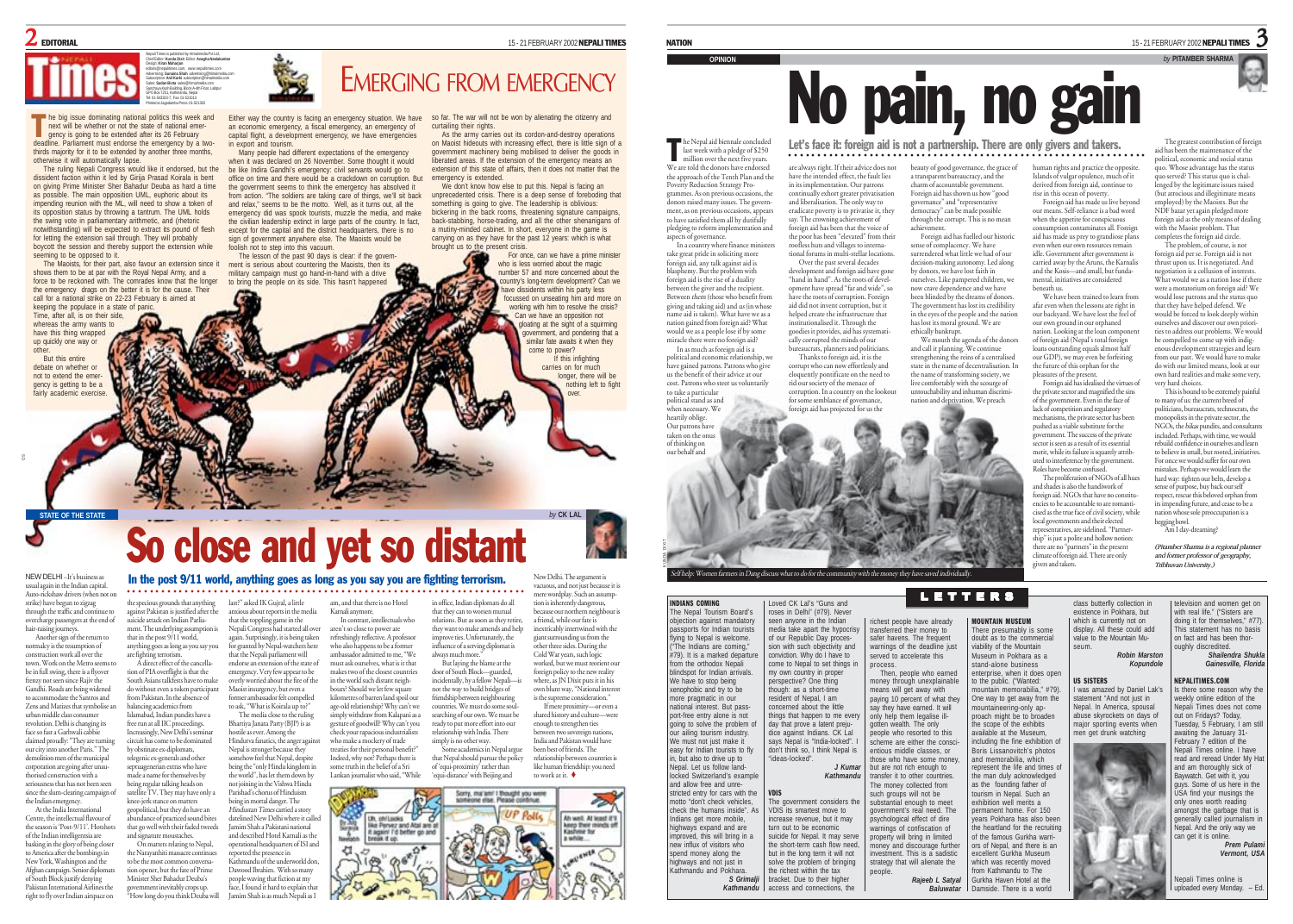## $\bf 4$  NATION 15-21 FEBRUARY 2002 NEPALI TIMES

○○○○○○○○○○○○○○○○ een the body-bag statistics of the Defence Ministry's daily briefings and reports of ambushes by the Maoists of security forces are thousands of stories of bereaved B

BINOD BHATTARAI

families, internally displaced refugees, the wounded and maimed. The statistics are numbing: nearly 3,000 people killed in the past six years of the Maoist war, about 1,050 of them in the past two-and-half months of the emergency. But the wounded seem to fall between the cracks—left to recover on their own in the hospitals throughout Nepal. In fact no one is keeping

an updated count of the wounded. Ordinary Nepalis caught in the crossfire, recover ing not just from the physical trauma but also the mental agony of brutal torture, are

beginning to fill up the hospitals At the Tribhuvan University Teaching Hospital (TUTH) in Kathmandu, the injured are in the orthopaedic ward and new patients arrive everyday in the<br>emergency mom emergency room. "This has added tremendous

pressure to our already overstretched orthopaedics ward and the Emergency Room," Dr Mahendra Kumar Nepal, Executive Director of TUTH told us. "The patients require multiple surgery and long rehabilitation. They are all likely to stay for longer periods, and this means we cannot admit other patients."

There have been reports of villagers who have also been caught in the crossfire in attacks by security forces on Maoists, but we could not find any of these at TUTH. A handful of

ne of the most interesting new thinking these days is being done by people who throw frozen potatoes against a wall and watch how they shatter. No, I'm not kidding. Scientists are using icy shards of smashed spuds to understand a whole range of previously inexplicable <sup>p</sup>henomena. Studying so-called non-equilibrium physics, at first glance, seems beyond esoteric, deeply obscure. But when you read what the bits of potato can tell us about predicting earthquakes or the ebb and flow of human history, it may be time to head for the vegetable market. It's a safe assumption that frozen potatoes, flung against the wall, will S

break into bits along random, unpredictable lines. After all, no two





The trauma centres of Nepal's over-stretched hospitals try to cope with an influx of wounded from the Maoist war.

managed to make it to hospital,

civilian casualties from military action have been airlifted and are being treated at army ne being treated at anny.<br>10spitals, defence sources say. At any time during the emergency there have been an <sub>2</sub>....<sub>7</sub> ...... nave occur an<br>werage of about 15 patients being treated at TUTH, and those present there this week were mainly casualties of attacks by Maoists after the emergency was declared. They are teachers, social workers or political activists and they come from all parliamentary parties: Nepali Congress, UML, ML.  $\bullet$  A 63-year-old social worker and political activist from Bardiya has both legs in heavy bandage. Both his shinbones are shattered—beaten to fragments by the Maoists who attacked him. He also has a gaping khukuri wound on his left leg. <sup>z</sup> A 43-year-old farmer and political activist from Tanahu has multiple fractures on his .<br>emur and fractures in his right shinbone. He was beaten with rods by attackers, and hacked with a khukuri so that he has lost all his calf muscles in his right leg. <sup>z</sup> Then there is the 32-year-old schoolteacher admitted to TUTH three months ago with multiple fractures in both hands and feet. Maoist attackers beat him till all the bones were hattered. Then they bored a half-inch wide hole into his thigh. Aside from the wounds, it is the brutality with which the attacks were carried out that is shocking. The patients' eyes show the pain, and such is the fear instilled in them that few wanted to be named. Some didn't even want us to print the name of thei village for fear that their relatives home would be harmed. Human rights activists say what is visible in the hospital wards is just the tip of the iceber in the casualties of the Maoist war. These are the lucky few who

there are many others trying best to recover in their home villages, or dying quietly. Sushil Pyakurel of the National Human Rights Commission, says his organisation is trying to tally the umbers of wounded, and admits that most of the information is about victims of Maoist attacks. "We are trying to find out the situation among those wounded in security force action," he says. The NHRC had written to the government for information but ,<br>ias not been able to put togethe the number of wounded. Because of the nature of the inries, many of the patients we interviewed will probably never walk, and if they do, will need crutches for life. Shanta Bahadur Bhandari, is a teacher at Chapakot in Syangja, and is one of the few who doesn't mind being named. He was the luckiest among three teachers away at around 9PM from my house and beaten with the noncutting side of an axe," recalls Bhandari from his hospital bed. Then they drilled a hole into his thigh. Doctors have stuck steel pins into what remains of his feet below the knees to align the bones and give them a chance to heal. The other eachers who were abducted, Netra Bhandari and Gupt Bahadur BK, were beaten mercilessly and died of their injuries. Today, Shanta Bahadur, his brother and family live in Kathmandu—part of the growing population of people who have fled the conflict. According to Informal Sector Service Centre (INSEC) statistics, eight teachers and 29 political workers have been killed by Maoists since November, and it appears to be part of a strategy to intimidate villagers

abducted by the Maoists in early November. "I was taken and stop them from giving  $information$  about their where bouts to the security forces. The attacks have been deliberately brutal, to drive the point home. According to INSEC's tally, 1045 people have been killed between 23 November and 11 February, 816 by the Maoists. Government numbers from 26 November to 4 February put the Maoist death toll at 463, and wounded at 115. The police and army have lost 76 (police 40), and, says the Defence Ministry, 93 soldiers have been wounded. Amber Bahadur Chauwan,

FILE PHOTOS: NARENDRA SHRESTHA

63, of Gola VDC in Bardiya district is a regional member of the Marxist-Leninist party. He was an active social worker who participated in development activities underway in the buffer zone around the Royal Bardiya National Park. Chauwan told us Maoists tried to lure him to their party and after he refused,



threatened him. He left, and returned only after the emergency was imposed. "We were just completing a bridge," he recalls. "I had asked the attackers to spare an old man. But they beat me up instead." A group of about 50 Maoists dragged him out of his house on 6 Feburary, attacked him with steel rods and khukuris. Doctors are waiting for the flesh wounds to heal before they deal with the bone fractures. A social worker at TUTH told us he has never seen worse cases. "Earlier patients did not have as many wounds, maybe the were trying to kill or just hurt them," he told us. "After the emergency, I have seen patients with bones beaten to pieces." So far, the government is paying the hospital bills of all Maoist victims. Another inmate is Chatra Raj Bhandari, a farmer and a Nepali Congress worker Maoists broke the ceasefire with the attacks in Dang and Syangja. "I had no prior warning," Bhandari recalls. "They just came, took me out of the house and started beating me up in the courtyard." Like the others, doctors say Bhandari will be in hospital for at east six more weeks. Then there will be another half-a-year of physiotherapy to allow him to walk properly again. Tuesday, 12 February was like any other day at TUTH. There vere 18 patients from the conflict and the hospital was waiting for another three wounded to arrive later that evening. The orthopaedics ward is now looking more and more like a field hospital in a war, more so with a newly-build helipad to handle major disasters—and also so that the most seriously wounded can be flown directly in without going to the airport and being ferried in an ambulance.



Hospital director, Dr Nepal,

### Primary Teacher Training Programme

.<br>Rato Hangala School, tegether auth Kuthmandu I e versits and Hard. Street Culleng of Introduced annualized a unit year. primary teacher cert fication pregramme to be launched. in May 2002, Selection of deplodates will be ment fossil-Marché Candidates with a 16-1 degree, in a BA and encouraged to apply. The strength of the programme lies on the Cove weave between theery and practice in the teaching and **Cattury Mission** 

Forms are distributed (Monday) Oriolah Fridays (from 15th) of February to Ritch March 2002, from 9:00 and in 2:00 pm.

### Address enquiries to **Nato Bangels School**

from Tanahun. He was attacked

190 Box 202, Patan Decka, Lalitsur Tel: \$54118, SENHA, \$22654 Tox \$36191.



It's never been easier to subscribe to Nepali Times. Just dial this number and leave your address.



5

## 3,000 new tax payers

over a book of the Voluntary Declaration of Income Scheme (VDIS) ended Tuesday, the Inland Revenue Department (IRD) had more than 3,000 new taxpayers and additional revenue of Rs 605 million. On closing day alone property worth Rs 100 million was disclosed and net revenue of Rs 10 million was collected The VDIS announced by Finance Minister Ram Sharan Mahat in the budget last July ended on 13 January, but was extended for month "at the request of the business community". The IRD is now all set to take action against those who should have, but did not show up at the tax office. IRD officials say the department's action against defaulters will depend on priority and the information it has gathered, and may even include raids and confiscation of property.

## Straying neighbours

•<br>India's Uttar Pradesh Forest Department is delighted after six Nepali rhinos that used to stray from their home in Sukhlaphanta Wildlife Reserve have decided to stay on in India. Normally, there wouldn't be such a fuss as rhinos regularly travel to and from forest corridors between the two countries in the tarai. But the itinerant rhinos have confirmed their permanent residency as one female has given birth to a baby. It's a "landmark" event says a *Times of India* report given that the Great Indian Rhinoceros was on the verge of extinction in India, hunted by poachers for the horn, considered an aphrodisiac. In 1984, India launched an ambitious project under which a few rhinos from the resident populace in Assam were released in the Dudhwa National Park in Lakhimpur district of UP. Today, the number in Dudhwa has increased considerably, but the rhinos are kept in a fenced-in area. Which is why the arrival of the visitors from Nepal in the Pilibhit Reserve Forest, which adjoins Sukhlaphanta and is home to other endangered species such as the sloth bear and the swamp deer, is a pleasant surprise.

But not everyone is so sure of the number. "The Indian forestry officials must have counted three rhinos that wander the corridor twice. As far as we know, only three rhinos wander into India, and Nepali rhinos are all radioed and marked, so we know just where they are," says Surya Bahadur Pandey who worked at Sukhlaphanta until a few months ago. Last year, five rhinos were translocated to the reserve in Far West Nepal. There, too, one female has given birth to a calf. Conservationists say they don't mind where the rhinos live, India or Nepal as long as they are conserved.

### Close shave

emergency here, we need medicines and equipment. And we are running out of space in the wards."  $\bullet$ 

Mandala House

Tel: 444444, 412412

**Capacity** 

·<br>Tara Nath Ranabhat, speaker of the House of Representatives, realised this week that his flippant remarks about women could easily be construed as derogatory. The participants of the Solidarity of Gender Equality conference hooted him out for doing just that. Ranabhat, who began his address to the gathering by challenging the women to "correct their ways" before demanding equality with men, even boasted that he could pass the women rights bill with a mere snap of his fingers, if he wished to. But when the women decided they could take no more and raised the volume of their protests, a visibly embarrassed Ranabhat decide to cut his speech short and slink back to his chair. But that was not all—the angry audience confronted him again at the Royal Nepal Academy, where even the organisers of the conference could not shield him from the humiliating remarks from the crowd.

*Fighting Poverty in Asia & the Pacific*



*The Position:* • Monitors implementation and advises on the administration of ADB-supported Melamchi Water Supply Project (MWSP), and other ADB-financed infrastructure projects as needed. Strengthens lines of communication between ADB and relevant agencies, organizations and individuals implementing key social and environmental aspects of the MWSP and other ADB-supported infrastructure projects as required. • Monitors project management to ensure effective coordination of social, resettlement and environment components of ADB-financed infrastructure projects with each other and with other project components. (Particular attention to be given to the Melamchi Water Supply Project). Monitors and liaises with the Government and project consultants on the transfer of knowledge and technology in areas of social development, resettlement, and environment. Monitors to facilitate effective co-ordination between line agencies. • Monitors and advises on consensus building with various partners and stakeholders. • Monitors and facilitates effective implementation of key social and environmental-related aspects of other ADB-supported *The Requirements:* • Degree in social science, or related field, preferably at posteraduate level, with at least 5 years relevant professional experience, including practical experience in the areas of social and/or environment impact assessment, resettlement and stakeholder participation. Exposure to large infrastructure projects and/or engineering background useful. • Excellent written and oral communication skills in English and Nepali. Strong interpersonal skills and ability to work in a multicultural team, and to liaise effectively with the community members, NGOs and various government entities. • Good computer skills and knowledge of software packages, including Word-processing, Power Point, and Excel. • Ability to work independently and under pressure. **SOCIAL AND ENVIRONMENT OFFICER Nepal Resident Mission**

ADB generally recruits its local staff from the member country in which the Resident Mission is located. The advertised position is a local position for which applications from persons resident in Nepal are solicited. ADB offers a competitive local salary and benefits applicable to local staff.

The above position is for a three-year fixed term appointment. ADB staff are expected to serve in any location outside the duty station. For further information on ADB, please visit **www.adb.org** and look for Employment Opportunities under Business Center.

### **Women candidates are encouraged to apply.**

MP. RICHARD VOKES COUNTRY DIRECTOR ASIAN DEVELOPMENT BANK SRI KUNJI, KAMALADI

projects as required.

To apply, send CV and cover letter by fax or mail, quoting. Ref. No. I/NRM/2002/01, Position ID No. 0267 must be submitted to Country Director, not later than **28 February 2002**.

> Tel: 227779. Fax: 225063 E-mail: adbnrm@adb.org

*Online submission should be in MS Word Format. Only shortlisted candidates will be notified.*



### Can the potato help us predict the unpredictable? ○○○○○○○○○○○○○○○○○○○○○○○○○○○○○○○○○○○○○○○○○○ ○○○○○○○○○○○○○○○○○○○○○○○○○○○

potatoes are alike, at least not outside the cloning laboratory. Nor do they hit the same place on a wall, at the same angle, at the same speed. It's simply impossible to duplicate or—crucially—predict the effects of impact. Similarly, any student of geology will tell you that earthquakes are always different and they simply cannot be predicted. So too the currents of human history, the stock markets, the course of rivers and so on. Until now, chaos theory has been the only way of looking at this notion of utter

unpredictability. Things that are in a state of permanent flux and show no trends towards order or disorder are the model for chaos theory. Our frozen potato men beg to differ. It's not that they think you can immediately impose order on the

naturally disorderly by counting potato shards. But the complicated mathematical formulae that they've devised, after carefully tabulating every little bit of frozen spud on the laboratory floor, is helping them understand the nature of chaos. It seems that unpredictable systems like earthquake geology or human history do follow a pattern. But it's a pattern so complex and almost microscopic, that it is almost imperceptible. All of this is at a very early stage, but if the potato people can really help us start predicting the unpredictable, the world as we know it will change beyond belief.

Here in Nepal, we'll be able to plan for major earthquakes. We'll have a window on the swings and roundabouts of the global financial markets, and we may even be able to find out what history has in store. I daresay the Nepal Development Forum might take delivery of some frozen potatoes, to help them understand how the vagaries of fortune and finance influence their tasks and cash flow. For it seems to me that the very notion of development, as pursued at the moment, could be wrong. Last month's

human development index, while in many respects a superb piece of work, presented Nepal's efforts to curb poverty as a logical system that would be in equilibrium if only all the inputs and conditions were right. Poverty—the report seemed to argue—would dissipate with better governance, social port seemed to tag...

The potato people would explain to their colleagues in the development business that the condition of society can never be a predictable system, that no matter how many inputs you get right, something else will distort your result. Before non-equilibrium thinking started to take hold, this would be a bleak assessment, rightly condemned by those who work to bring dignity and hope to the deprived. Now the science of "ubiquity", as it's become known, offers real prospects for understanding, if not a quick fix for deprivation and underdevelopment. Crucially, the patterns of qualitative change in social conditions could just emerge from the statistical morass that exists at the moment.

Theoretical physics has to be wild, driven by forces beyond the fringe, if it is to make new discoveries and offer understanding. There can be no orthodoxy, no conservatism, no mantras or priesthood clinging to ideas. Ubiquity has the potential to make all of our lives more explicable, less blame-ridden. It could transform politics and economics, bring fairness and competence within reach of almost any society.

Or it could simply be a madcap notion that will shatter into smaller bits as it is picked apart by scientific peer groups and academics. It's time to buy some potatoes. If you can afford them.

**Ubiquity: The Science of History… or Why the World Is Simpler Than We Think** *by Mark Buchanan is published by Phoenix, UK*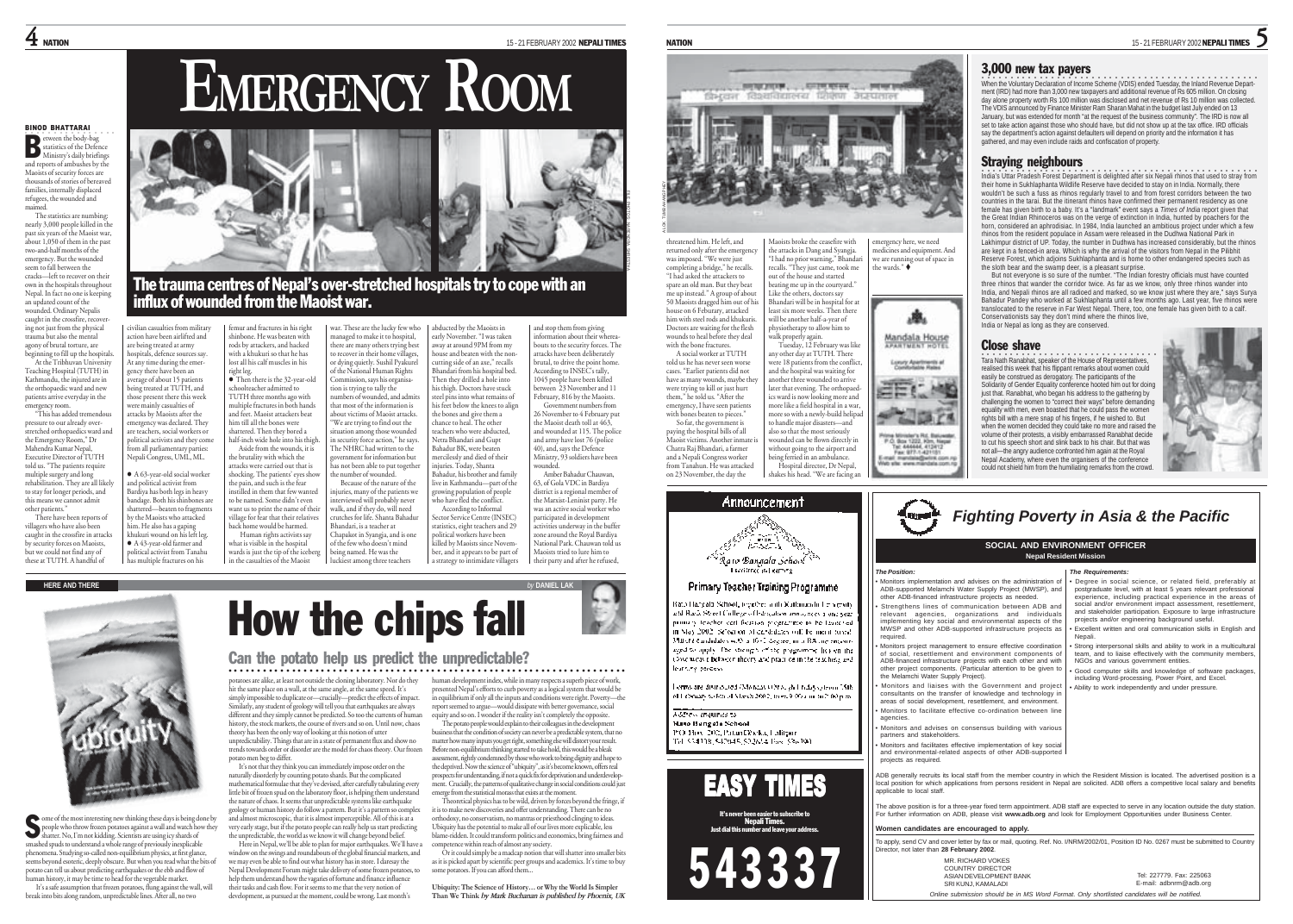**SOMEWHERE IN NEPAL** *by* **PUSKAR BHUSAL** BAJRACHARYA

> the second-generation leaders' discussions on critical national issues resembled little more than a kindergaren brawl. It lies in the deep suspicio and distrust with which they view one another and have no qualms about displaying. Prime Minister Deuba was evidently infuriated by the liberty Congress general secretary Sushil Koirala took with secondary sources while preparing his evaluation report on the state of emergency. Referring t persistent allegations that the prime .<br>minister was among senior Kangresis Who had donated money to the Maoists, Deuba advised Sushil not to believe, much less paraphrase, everything he saw in print. To prove his point, Deuba recalled all those stories he had read about how Sushil had accepted Rs 60 million from a foreign benefactor before the last general election but refused to give credence to.

waving black flags. When the former deputy prime minister criticised Deuba for reportedly saying he would defeat the Maoists with the help of foreign forces, if that was needed, the head of government flew into a rage. Deuba challenged Shailaja to provide documentary proof (apart from those inadmissible newspaper stories) that he had ever uttered such a thing. Reaffirming his patriotism, Deuba <sup>p</sup>ledged he would remain in the country to fight any foreign army even

f Nepali Congress president Girija Prasad Koirala was wondering why f Nepali Congress president Girija<br>Prasad Koirala was wondering why<br>it was getting so difficult to sell his broader democratic alliance proposal to his own party, he probably got a good idea last week. The theatrics at the central committee meetings clearly show how urgently Koirala needs to get his act together. The ruling party chief should forget about comparing notes with Madhav Kumar Nepal, Surya Bahadur Thapa and Badri Prasad Mandal and look straight in the mirror. He should consider all those one-time proteges like Sher Bahadur Deuba, Khum Bahadur Khadka, Bijay Kumar Gachchadar, Bal Bahadur KC and Jaya Prakash Gupta who have prospered in the rival camp today. v rookie Kangresi can figure ou now how easily allegiance to Koirala can be altered into a caree enhancement tool. The tragedy lies not in the fact that

**WE ARE LOOKING FOR**  $-0.07$ PERSONS Copiny & Market WITH DRIVE IN ACCOUNT *<u><u><b>Add a distant</u>ive</u>*</u> MANAGEMENT

### **ACCOUNT SUFERVISOR**

This I that experience to yearing an account group, and profossional<br>accounts in suing competitive strategies to back up beaut objectives<br>and the two primary spatifies we are looking for in the right condition combine would preferably by MRA as graduates with good and west update and written English, Hamild Javes worked in the poster section in an approximate of the property of the system of the system of the system of the syst a vimitar post

### **ACCOUNT EXECUTIVES**

advertising agency, carrying an attitude of "die it better than before", are the present the art statching to

Write in contidence to:<br>Prisons Apvertising AG: No. 1731 , Kathmonds<br>or a-most at rajitigurish.com.np



"For Tomorrow with You"-The Creative Financing Alternative

## consultations We need a durable framework for a minority government. It might be a good beginning to set a statutory limit of one prime minister per year, which roughly corresponds to Nepal's

from Biratnagar. size of the cabinet and the gender record in the last 12 years. ○○○○○○○○○○○○○○○○○○○○○○○○○○○○○○○○○○

Kindergarten

It turns out, however, that Shailaja detests Sushil with almost equal virulence. She accused the party neral secretary of conducting midnight strategy sessions with the premier in an ostensible plot to hrottle democracy while masquerad ing in public to be his principal rival. Sushil retorted that he had gone to Baluwatar after receiving Girija Koirala's permission. And you thought the infighting in the Koirala clan would soon be over now that Mahesh Acharya and Amod Prasad Upadhyaya have itched camps As for the camp in power, several state and assistant ministers have been complaining of how underemployed were. Some have had so much difficulty killing time that they've simply stopped speaking to their departmental ministers and are

signature campaign instead. The minister for women and social welfare says he feels doubly embarrassed at the As for Shailaja Acharya's outbur against the prime minister, everybody knew she couldn't stand Deuba because, among other things, he was barely out of his diapers when she was

centrating on the progress of the other Kangresis have proposed miting the cabinet's size to a tenth of

discrepancy in his own portfolio. So why does Deuba need a 41member cabinet when the security forces are in charge of the countryside and emergency regulations have limited political activity in the capital? Because he wants to avoid the distraction of having to check every 10 minutes whether has still has at least 57 MPs on his side. To be fair, the prime minister has pledged to form a 15-member cabinet if Girija Koirala and Krishna Prasad Bhattarai gave him a list of seven MPs each, complete with a joint undertaking to immediate call off their proxy war. Neither party elder has seriously taken what could be the key to the stability of a majority government. The situation has become so complicated that the party's pre-eminent middle-of-theroader, Ram Chandra Poudel, is having trouble finding enough space g trouwe main g.<br>intain his relevance. Home Minister Khadka and a few and double the spoils to 20 percent. That way, every ruling party MP would get to serve a one-year non-renewable term on the council of ministers. The ranks and portfolios can be worked out through a prudent mix of fund-raising experience, re-election prospects an the spent in prison and/or exile. You can throw in seniority and geographical origin in case there is a tie. This way, a majority parliament could expect serve out its full fiveyear term and the people spared mid-term radio jingles, posters and stump speeches. Of course, this formula wouldn't work in the case of a hung parliament, unless each partner of the emerging coalition agreed to abide by these terms. Even then, you would still have to find a durable framework for a minority government. It might be a good ginning, though, to set a statutor limit of one prime minister per year, which roughly corresponds to the

the number of ruling party MPs. It would be tempting to dismiss Khadka's formula as hypocritical posturing when you recall the list of nearly two dozen MPs the home minister handed over to Deuba along with his ultimatum before leaving on that Australian sojourn last year. But you have to remember that the 10 percent rule would also make it easier for Khadka to manage his faction, which, by most accounts, i the most influential—and, by extension, potentially disruptive within the fold. I say take a wider perspective

record Nepal has maintained in the last 12 years.

# Dasta OÆ  $T$ rasco chaice in front of your even **Marine Archive**

Tahachal, Kathmandy, Nepal Tel: 975-1-273998, 272533 Fascissile: 975-1-272393.

### NEPALI ECONOMY

### **BIZ** N

## **Things aren't getting better**<br>the World Bank says Nepal's prospects for an economy

The World Bank says Nepal's prospects for an economic recovery in the medium-term (generally a threeyear outlook) is bleak due to everything that happened in Nepal in 2001 and of course the global recession and the parties of the global recession and the parties of the global recession and the parties of the global reces after 11 September. The Bank said growth in fiscal 2001/02 would be about 3 percent going by IMF numbers, which don't factor in the escalation of Maoist violence from the end of November, and the anti-terrorism campaign launched by the government including the deployment of the army. The government earlier revised its economic growth estimate to 2.5 percent, down from the roughly 6 percent projected in the July 2001 budget. Exports are down, as are imports. Readymade garments have been hit badly, and because they comprise about 25 percent of total exports, this will hurt every sector of the economy. Another reason for worry is the new WTO trading regime, which comes into effect in 2005. Quotas, a crucial factor in the growth of the garment industry, will be scrapped under the new trading rules. The prospects of a recovery in tourism in the medium-term are also uncertain: it would need extensive—and expensive—promotions to get tourists to come even after the emergency runs its course. As Finance Minister Ram Sharan Mahat says, any recovery would hinge on the ability of the country to return to normal.

### Bad start

Tourism, as everyone knows, is in a bad way. But just how bad? January 2002 arrivals are grim: only 13, 576 visitors came to Nepal by air last month, a roughly 50 percent drop compared with the about 25,900 who flew in in January 2001. Third country arrivals (from countries other than India) dropped sharply, by almost 54 percent, and Indian arrivals fell by 24 percent. The Nepal Tourism Board (NTB) blames the slump on the "false perception of travel safety in Nepal", but expects arrivals to improve, especially now that the United States has downgraded its travel advisory for Nepal. The tourism industry is worried that a third consecutive bad year could be the straw that breaks the industry's back. Overall tourist arrivals in 2001 dropped by almost 23 percent, compared with the year before (including arrivals by land), a trend which began with the end-December 1999 hijacking of the Indian Airlines aircraft from Kathmandu, and that worsened with the deteriorating law and order situation in the country and the imposition of the emergency.

### Bring in the managers

.<br>The Nepal Rastra Bank has formalised a contact with Deloitte Touche Tomahatsu (DTT) effective 31<br>March, under which the consulting firm will manage the Rastriya Banijya Bank (RBB) for two years. DTT are to receive a management fee of \$5.75 million in exchange for turning around the RBB, which KPMG auditors said two years ago is technically insolvent. BRS Neupane and Company will be DTT's Nepali partners. The central bank is negotiating the terms of a similar contract with Price Waterhouse Cooper India, which has been selected for taking over the management of the Nepal Bank Limited. The World Ban is giving Nepal almost \$35 million for financial sector reforms, of which handing over the RBB and the NBL on management contracts is a major component.

### Instant awards

**INTERVIEW**

CS KARKI

Nepali instant noodle makers seem to have run out of two-word combinations for branding—the new ones don't have those names—but they are getting better at selling. Almost every noodle maker has some sort of giveaway on the cards, whether free packs of noodles or full-scale lottery prizes. Now the makers of Mayos have joined the race. Their prizes include a car every month, in addition to motorbikes, computers and gold.



# **ECONOMIC SENSE** Wooing Indians

We sell whitewater rafting and Pashupati in the same package, and wonder why we find no takers.

hile holidaying in India a few weeks ago, this Beed missed the symposium on W "Prospects and Problems of Tourism Development between Nepal and India" organised by the Hotel Association of Nepal. So, this week, we will ponder on the need to woo the Indian tourist, and ways to do so. I will admit it. It gets tiresome travelling in India—for no reason other than the two questions every

citizen of this kingdom is relentlessly subjected to. "So, tell us about 1 June," and "What's going on with the emergency?" In most part because of the absence of any voice in the Indian media that can claim more than a parachute jumper's familiarity with Nepal, our southern neighbours seem to think this is a country in such extreme turmoil, that the electricity is switched off at 6PM. No surprise, then, that most well-wishers' attempts are directed at dispelling these absurd doubts, rather than selling Nepal as a urist destination.

But even assuming we can dispel hese doubts, we have to deal with an appalling lack of consensus as to what cise part of our product we need to promote to the Indian market. The whole world is wooing Indian tourists now, and Nepal's image desperately needs to be revamped from the current "honeymoon upgrade from Ooty and Darjeeling" to something a

little more current, a little more So, what can Nepal offer? Most of he younger Indians who can afford to travel see Nepal as a destination where their grandparents undertook a <sup>p</sup>ilgrimage and their parents went for

15 - 21 FEBRUARY 2002 NEPALI TIMES

7

بزينها

their shopping-filled honeymoon. For India's cash-rich youth, Nepal does not feature on their travel map—they can and do go to the casinos of Macau and Vegas, and the malls of Dubai and Singapore. Nepal has never really been able to target the Indian market specifically, even in the past. The burgeoning of the conference and convention market was an accident, and so are the tourists who come in on chartered luxury buses. We simply do not understand that within each potential market there are different segments. The result: we sell those old stand-bys, trekking and climbing are dirt-cheap and a lot mo convenient than in Switzerland. Despite our limited market savy

whitewater rafting and Pashupati in the same package, and then wonder why we find no takers Indian youth are the segment we should be aiming for—they have

purchasing power, and spending or holidays is a major part of their expense pie. And that market is only growing, with even banks supporting<br>financing schemes for bolidays We financing schemes for holidays. We need to tell this group of consumers that bungy jumping in Nepal can be as exciting as in New Zealand, and at a fraction of the cost, that Nepali safaris

are real value for money compared with South Africa or Kenya, that even

things are getting better, though. The relaxation of the passport requirement for Indian tourists under 18 comes as a bit of a relief—after all, people who have passports can also get foreign currency, and so would just as well go on cheap packages to south-east Asian countries The government may not be able to market Nepal, and may have made no use at all of the media frenzy during th SAARC summit, but they've managed to at least get rid of one annoyance. Now

it is time for those in the private sector and travel trade organisations to show what they can do. Our experiment in restricting foreign travel agencies from operating in Nepal has gone on long enough, given that our local agencies have not delivered when it comes to selling hard in the Indian market. Why not try and lure international agencies who have large operations in India to operate in Nepal. Protectionism may

not always be the best weapon.  *Readers can post their views at arthabeed@yahoo.com*



Pokhara's most coveted hotel property, Fulbari got a new manager in October. Geeta Jetley brings with her 21 years of 100-acre property includes a spa, a garden and a 165-room<br>resort, and collectively employs over 240 people. But the<br>tourism slump has hit the Fulbari hard. Nepali Times caught up<br>with Jetley in Pokhara and tried to find ou

*Nepali Times: How did you land up in Pokhara? Geeta Jetley:* Fulbari had placed an ad in India, I thought I should give it a shot. I came just like that on a Friday in September. It had rained for a few days and when it stopped, you could see the mountains. I was walking past the hotel when the cloud cover lifted on a moonlit night. Suddenly you had Machhapuchhre and the Annapurnas—absolutely ethereal, something picture postcards and movies are made of.

exciting.

### *How are you coping with the slump?*

Everyone asks that question. It is not just Fulbari, tourism per se is down everywhere. What is really important is that when the chips are down everybody has to come together and look at the problem with one point of view.

### *MeaningÖ*

You can't say "I, me, myself". The "us" part of it has to come out. We have to clearly identify our potential markets and then do it.

### *Do what?*

Let me give you an example of the Indian market. Now people have gone en-masse to Sri Lanka, though Kathmandu is a lot closer to Delhi than Colombo. Why? Because everybody—the airline, hotels and travel agencies—has looked at tourism as 'tourism for Sri Lanka'. Our promotion has to be more focussed, it has to be defined. If you read what others in the industry are saying, it's essentially the same thing. We have to act fast. We have to effectively sell Nepal as a destination as a whole. Nepal promotions cannot just stop in Kathmandu, they have to include Chitwan, Lumbini and Pokhara. Everybody seems to know this.

### *So how come we are not getting results?*

Supposing you are walking in a particular direction and find you're lost. You retrace your steps or find a new direction. You can't be eternally lost. That tourists are not coming is a reality: the more important thing is, what are we doing to change that?

### *What are you doing?*

We're talking about Destination Nepal 2002, the International Year of the Mountains and the of Eco-tourism. We're already into this year, and a promotion should have happened at least in the middle of last year. Everyone should have known what we were doing. Still, all is not lost.

Look at tourism as a whole, not in bits and pieces. You have many tourism organisations in Nepal, you need to get focussed—this is Nepal Tourism, everybody comes together. We have to focus on the markets likely to be the maximum spenders. And then go and get them. *Just how bad are the present numbers?* Bad is a generic word. Let me put it this way, it is difficult to fathom the

*What do you think the government should do?*

fluctuation here. We've had huge fluctuations, say like going up from 35-40 to 130 rooms. The way the country is being sold now, the focus seems to be to tell people to come to Kathmandu and go back. That must change. Tourism promotion must not be Kathmandu-centric. For example, this year is Kumbh in Mansarovar, a once-in-lifetime wish among Hindus. We talk about religious tourism, but how are we capitalising on this even when we know we have a huge Hindu population to the south?

### *Are you still an optimist?*

You know, learning never ends. In Bangladesh, for example, many Bengalis go to Kolkata for medical treatment. Now Malaysia is giving special medical packages to attract the same people to Malaysia. The early bird gets the worm... The package was being promoted by Malaysian Airlines, not a hospital or medical representatives. That is what I mean by selling the country and its products collectively.

Tourism can help in many ways. We aren't only in the business of earning foreign exchange, there are indirect benefits-infrastructure get automatically developed. If this resort weren't here, you may not have had the development that is taking place around us. There are shops, real estate prices are going up. You see people's lives are improving, employ ment is generated. Everybody comes and admires what we have, you can see the 'wow' in their eyes. It gives you pride in your country.

### *How has your experience beenóa woman in Nepal and heading an organisation as big as this?*

I have worked in Iraq as a woman and I have headed an organisation there. At the end of the day, when it comes to professionals, you are identified as a professional and somewhere down the line gender does not matter. That is if the professional part is strong enough and respected. As a matter of fact, in this part of the world you have far more women taking on leadership.

**"Tourism promotion must not be Kathmandu-centric..."** 



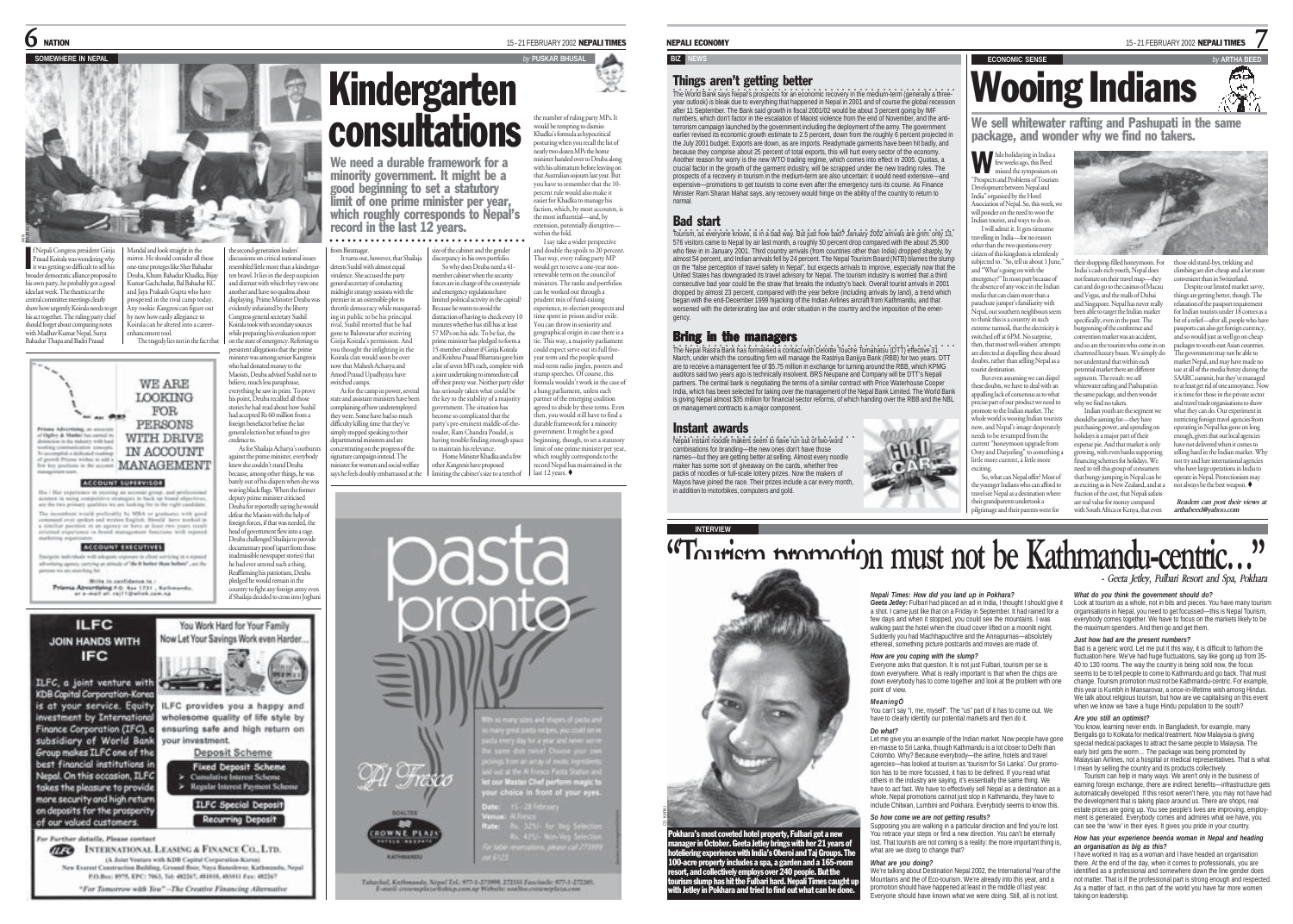



The Kali Gandaki **The world's deepest gorge from the Landsat Thematic Mapper taken in January 1989. Snow and ice appear as blue while vegetation is green. Rocks are red and clouds white. Most major Himalayan rivers are older**

**the original pre-Himalayan rivers that drained the**

**the mountains rose, the rivers were able to cut**

**Kali Gandaki, Arun, Bhote Kosi, Buri Gandaki and the**

**the Himalaya and have cut stupendous gorges through the rising rock.**

The Arniko Highway south of Bhaktapur skirts terraced fields<br>of wheat in this picture taken by a satellite flying 250 km above<br>the earth at about noon in Feburary 1987. The poplar trees<br>cast long shadows.



### Kathmandu

**Kathmandu Valley's topography is dominated by the former lake-bed and the channels cut by the Bagmati and its tributar-ies through the alluvium. The lake was formed by the tectonic uplift of the Mahabharat Range at the southern rim of the Valley, and the Bagmati was ultimately able to cut its way through the limestone hills at Chobhar, draining the lake. These two pictures are an X-SAR digital elevation model (left) and a radar amplitude image (right).**



### Mt Everest

**This spectacular picture looks straight down at Mount Everest. The highest mountain in the world casts the longest shadow. The Rongbuk glacier snakes off to the right into the Tibetan plateau, the narrow cup of the Western Cwm starts at the head of the Khumbu Glacier. The top of Mt Everest is made up of yellowish limestone, meaning that the rocks on the highest point on earth were formed at the bottom of the ocean.**



One of the most prominent physical features visible on the surface of the earth from space are<br>the Himalaya. This unique photograph was taken from a space shuttle in 1988 and shows the<br>ochre expanse of the Tibetan plateau

## **Dhaulagiri**

This is not a picture taken from a jet at 35,000 ft, but a slanting<br>view of the Dhaulagiri range taken by the Expedition 1 crew<br>from the International Space Station using a high-magnifica-<br>tion lens. The photograph was tak **Space Station from an orbital altitude of 200 nautical miles (370 km). The view is southeast-ward across the southern Tibetan Plateau and Dolpo towards the world's seventh highest mountain, Dhaulagiri, which dominates the horizon. The uplift of the Himalaya continues today at a rate of several millimeters per year, pushed by the continuing collision of the Indian tectonic plate with the Eurasian one that began about 70 million years ago.**

## Himalayan smoke

**After three years of Himalayan drought, there was a rash of forest fires in the Himalayan midhills from Kashmir to Himachal Pradesh in the spring of 2000. Smoke from the fires, carried by westerly winds right across Nepal, can be clearly seen in this SeaWiFS satellite image. Also seen clearly are the crystal blue lakes dotting the Tibetan Plateau.**

A composite portrait of Nepal made by joining ten<br>
statellite pictures taken during cloudless days between 2-<br>
statellite pictures taken during cloudless days be the and contained and contained the magnety taken 25<br>
23 Ma



# Get your copy of the south-side-up map of South Asia! An attempt by the editors of Himal South Asian to reconceptualise the region.

Only NPR 100!







Mercantile Communications Pvt. Ltd. GPO Box 876, Durbar Marg, Kathmandu, Nepal, WERCANTILE Ph: 240920, Fax: +977-1-225407, E-molt: solesilimos.com.np. URL:http://www.mos.com.np

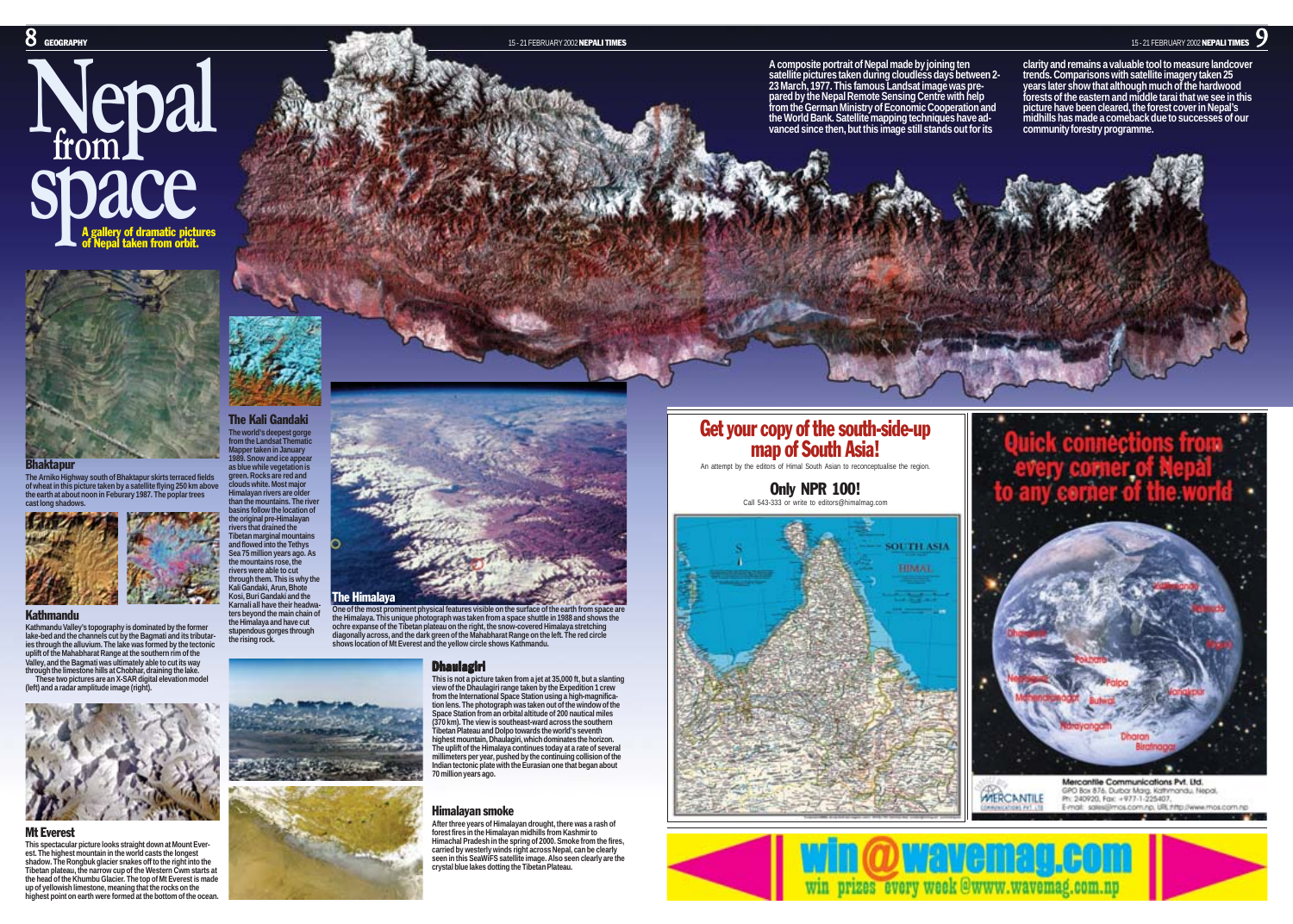cientists everywhere are icreasingly uneasy at the rising influence of business upon university research. They realise that direct financial connections with the private sector can damage their reputation for independence and integrity. Nevertheless, the traditional doors separating academia from industry are being quietly dismantled—sometimes even smashed down. Specious free-market doctrines are devaluing the public services that those doors protected not least the free flow of wellinformed, critical speech that is vital to open inquiry. Of course every scientist wants more money to do research, and every nation needs as much good science as it can get. But good science is expensive: so if some perfectly reputable company is prepared to pay for it, why be choosy? Industrial research is an immense asset to society, not least in advancing scientific knowledge. But comme firms are not philanthropies. They are under constant competitive pressures; shareholders expect a return on their investment. Even when not trying to

S

# Tempting science

**COMMENT** *by* **JOHN ZIMAN**

However technically sound they may be, research results produced in secret or for corporate profits are inevitably suspected of bias.

Most academic scientists doubtless hope that formal count measures like these will hold back the forces of Mammon. But increased transparency also reveals the blatant instrumentalism that now pervades university research. Demonstrable utility is the over-riding priority. Even governments now fund science primarily for its promise of public or private gain. Yet academic science

plays an important 'non-instrumental' role in society. It enriches us spiritually with trustworthy knowledge about humanity and the world. It warns us of hidden environmental dangers and opens up

buy exclusive access to profitable new discoveries, they are always in the market for preferential consideration. Valuable gifts may appear to purchase intangible favours. Cash for scientific answers is not as obviously corrupt as cash for parliamentary questions, but So far, there have been few open scandals. Scientists in both academia and industry can still be trusted to do their work with honesty. In most fields of university research, direct external influences—military and political as well as commercial—are trivial. But a number of worrying cases of falsification or fabrication can unexpected paths of technical progress. It brings an element of hard-nosed critical rationality into all societal debate, and fosters awareness of uncertainty and change in the professional education of skilled practitioners. Above all, academic scientists are in continual demand as independent experts in public arenas controversy and decision. In short university research is the principal intelligence agency of civil society. It is often supposed that science s able to perform these functions because it is so completely rational and objective. Unfortunately, this upposition is not supported by serious philosophical analysis or sociological observation. In reality,

e traced back to direct pressures from funding sources. In some disciplines it is becoming difficult to find academic scientists who are not in some way dependent on corporate support. The bodies that fund and publish research are now asking specialist referees and authors to declare all such connections, in case these might seem to affect their scientific judgement. Disclosure of 'conflict of interest' is becoming as mandatory in the world of science as what makes scientific knowledge so credible is that it is produced by an open, imaginative, self-critical, disinterested, communal process. It is these *institutional* characteristics of scientific research that win our worldly-wise trust. People seldom appreciate how deeply these characteristics are woven into the university tradition. For example, lecturers and professors are not tested for their expertise, nor employed to

\_\_\_\_\_\_\_\_\_\_\_\_\_\_

Call for Registration for First South Asia Water Forum

in politics and law.

mells as nasty.

where  $\alpha$  is  $\mu_{\alpha}$  by  $\mu_{\alpha}$  is a strict of the state of the final state of the state of the state of the state of the final state of the state of the state of the state of the state of the state of the state of the

contradicts also used the concentration of which are also seeking Automatic to the the mass of course and a second entirements and could attack a second second programmers, the same power of the programmer programmers and the same programmers of the same

| <br>Fart cipatory Category                     | <br><b>Legationon fox</b>          |                              |  |
|------------------------------------------------|------------------------------------|------------------------------|--|
|                                                |                                    | <b>Incidetion</b>            |  |
| and the                                        | 12.11<br>$\sim$                    | lava in 19                   |  |
| - 17                                           | <b>Section admits</b>              | and the company of the<br>sh |  |
| 1.11<br>$\overline{\phantom{a}}$<br><br>$\sim$ | . <b>n</b><br><b>A Right River</b> | The Control of Control       |  |
|                                                |                                    |                              |  |

of galaxy and the service paper as passed general power concerns.

Dr. J. L. Romachone discountered at **SOM** the product and a strategic and the service of the control Contractor of the second  $\mathbf{p} = -\mathbf{V}^{-1} - \mathbf{p} \mathbf{z}^T \sigma \mathbf{J}$ the country with a company West Consumer Section 2021

By admitting 'conflict of interest,' ○○○○○○○○○○○○○○○○○○○○○○○○○○○○○○○○○○○○○○○○○○○○○○○○○○○○

carry out specific research projects. Nevertheless, customary practices such as 'publish or perish,' peer review and academic tenure ensure that they are indeed good scientists. They retain their intellectual autonomy, but could only have won their university posts—and thereby access to research facilities—on the basis of competitive assessments of the originality and promise of their published research.

University research organised in this manner is only one of many possible ways of carrying out 'public science.' The key point is that up to now it has had a distinctive noninstrumental role that cannot be performed by 'proprietary science.' However technically sound they may be, research results that have been deliberately produced, in secret, for the public good. Of course the funding of science raises many political and economic problems. For example, how should governments justify public expenditure on completely 'useless' discipline such as particle physics and astronomy? But these problems are not solved by handing them over to 'market forces'. Indeed, it is in highly commercialised fields such as

corporate profits, are inevitably suspected of bias. biomedicine that the merging of public and proprietary science is most

societal demands for trustworthy scientific knowledge and non-partisan expertise are most p The fashionable call for evercloser union between academia, industry and government ignores a

worrying. This is precisely where

show that they cannot disengage themselves from the worldly agendas dissent. No matter how potent and vital element of the scientific nterprise. These great sectors of our economy and polity will surely go on evolving internally, and interacting energetically, beyond anything we can easily foresee. In each sector, the research system will be reformed and reconfigured along with the knowledge that it produces. But scientists in all three sectors should fight openly against changes that fail *recognise*, celebrate, and fully support the distinctive, irreplace-able role of 'public science' in an open, pluralistic society. (Project Syndicate) *John Ziman is a Fellow of the Royal Society and Emeritus*

*Professor of Physics at the University of Bristol. His latest book is* **Real Science: What it is and what it means***.*

 $\tau_{\rm w}$ 

# **One jab or three?**

scientists engaged in such research

of their patrons. Nor can they exemplify to their students the fundamental scientific values of intellectual autonomy and open

sincere their expertise, it can do little to strengthen civil society or

There is a raging debate on in the UK about whether there is a link between autism and the MMR vaccine. While parents want a choice of vaccinations, public health experts warn of a disaster in the making. ○○○○○○○○○○○○○○○○○○○○○○○○○○○○○○○

### Public health vs individual choice

The MMR debate goes to the heart of the relationship between the individual and society. This is an age in which people expect to exercise choice; but there are times when the collective good must prevail. The great programmes against cholera, polio and smallpox could never have taken place had they not been enforced. Yet here we have the makings of a public health disaster, with drift, fear and confusion. The unconfirmed findings of maverick scientists such as Dr Andrew Wakefield prey upon a public which has grown at once more consumerist and more sceptical of authority, with good reason after the BSE and foot and mouth fiascos.

The new risks are much greater than any arising from the use of the combination vaccine for measles, mumps

and rubella. The overwhelming factual evidence is that there is no risk from the MMR vaccine itself. Dr Wakefield's unorthodox work has been confounded by more rigorous studies in Britain and elsewhere, which show there is no link between autism and MMR. To prevent epidemics, 95 per cent of the population needs to be covered by inoculation.

The proportion now covered by MMR has fallen to 86 per cent. Tony Blair must urgently square up to his responsibilities. His mulish refusal to disclose his own decision over baby Leo has compounded public doubt. He is, we accept, entitled to privacy but in this respect he is like any other parent who must expose his child to a negligible risk in the interests of a greater public good. On such matters privacy becomes more of a luxury than a right. The government must now launch a massive educational offensive. The campaign must

not be patronising or needlessly frightening. It must avoid the lofty mandarin arrogance which so incensed the public when the scale of the BSE disaster became apparent. And it should address frankly the fears of people caught in doubt and dilemma, who are worried

about the unexplained rise in the number of diagnosed cases of autism. Perhaps, too, we can learn from the French who offer the alternative of single jabs. There are serious problems with this approach: when it was used for whooping cough in the 1970s, coverage collapsed and there were two epidemics with 100 avoidable deaths. Single jabs for measles, mumps and rubella require six acts of vaccination, and increase the risk of infection. Single vaccines imported to meet the current shortage have not been licensed or tested for toxicity. But there has been no row in France and little resistance to triple inoculation because the policy has been less dogmatic and allows a degree of choice while still putting a premium on the common good.

The government must regain control of this issue, and quickly. *(Guardian)*



### RANJIT DEVRAJ •<br>NEW DELHI - With the prospect of extended US military pre

Central Asia now likely, Russia has revived a three-year-old proposal to ropredature year our proposario<br>mne India and China into a trilatera .<br>wer axis. When Russian leader. Yevgeni Primakov first proposed a protect their own interests in strategic, fossil-fuel rich Central Asia, rather than counter a unipolar world order. regional security issues and weakened its image as a great power," Cabestan said in a lecture here last month. Cabestan said Beijing has begun to take India more seriously due to its newly overt nuclear policy, its opendoor economy and its status as a rival power that could get uncomfortably close to the United States. This trend is palpable in New Delhi's loud support for Washington's national missile defence (NMD) programme. Once a Cold War Soviet ally, India is now ruled by a right-wing coalition that is aggressively

Jean-Pierre Cabestan, director of its contacts at all levels with the United States, even seeking support from the US rather than from Russia in containing China. Soon after India's

# **COMMENT by** JOSEPH STIGLITZ **Crony capitalism, American-style**

**Example 1** the East Asia crisis? When the US Treasury and its IMF allies<br>blamed that region's problems on crony capitalism, lack of transparency,<br>and poor corporate governance? Countries were told to follow the American model, use American auditing firms, bring in American entrepreneurs to teach them how to run their companies. But the unfolding Enron scandal

brings new meaning to a favourite American saying: "What goes around comes around."

Enron used fancy accounting tricks and complicated financial products (derivatives) to mislead investors about its value. It used its money to buy influence and power, shape US energy policy, and avoid regulations. Crony capitalism isn't new nor is it the province of a single party. Former US Treasury Secretary Robert Rubin reportedly tried to influence the current government to intervene on behalf of Enron in its dispute in India. In office, he had intervened when the supposedly<br>independent board setting accounting independent board setting acco standards tried to clean up the accounting of senior executives' share options. Partly due to him, this effort to make corporate accounting transparent was stymied.

America's willingness to provide multi-billion dollar bail-outs to airlines or create cartels to protect its steel and aluminium industries suggests that free market ideology is but a thin guise for Enron forces us to ask: how do we balance government and the market? ○○○○○○○○○○○○○○○○○○○○○○○○○○○○

old-fashioned corporate welfare: give to those with connections. Enron was not bailed out and the problems were uncovered—some say testimony to the absence of crony capitalism. I believe it is testimony to the importance of a free press, which can curtail abuses. As the press started looking more closely at Enron, the number of members of Congress who had accepted money from Enron became clear. Campaign contributions were not just a matter of public spirit, but an investment.

Many lessons emerge. Some concern politics: the case for campaign finance reform in the US is strengthened, as is the need for stronger la requiring public disclosure. The Bush administration, for instance, refuses to disclose information to clarify the role of corporate interests in its energy policy. Other lessons concern the economics of information. For markets to work, appropriate signals for efficient resource allocation must be provided, investors must have information. There are inherent conflicts of interest: owners and managers have a natural incentive to present a picture as rosy as

possible. Auditing is intended to put limits on potential abuses. But who audits the auditors?

e-way power a and China could finally be getting counter US influence in Asia.

○○○○○○○○○○○○○○○○○○○○○○○○○○○○○ ○○○○○○○○○○○

rosperity.

opportunity to vigorously promote the idea of a trilateral axis and also allayed

(IDSA), a government-funded think tank, it is important to note that none of three countries that would form the trilateral axis wants to be een as a long-term dissident to US policy. On the other hand, he dded, the triangle as envisaged by Primakov "would not like to make the US a natural ally because its very objective is to create a competing centre against the United States." Bajpai said that though the propo trilateral axis had the potential to build an Asian security system, tackle religious extremism, utilise Central Asian energy resources efficiently and handle better Washington's missile defence plan, there is at present little prospect of the three turning into strategic partners because of continuing suspicions.  $\bullet$  (IPS)

ar tests in 1998, India's Defence | shopping list. Ivanov used the

Minister George Fernandes said China referred the main threat to India e government wrote to then US e government .....<br>ent Bill Clinton to say that (rather than Pakistan) was the rtant factor in this country's nuclear weapons programme. estan pointed out that China is particularly worried by the NMD project because it has a limited er of inter-continental ballisti es (ICBMs), while Russia continues to have enough warheads to challenge the reliability of the US umbrella. Although relations between India and China have been steadily mproving since the landmark 1993 nent to maintain peace along heir common borders, there has bee a steady proliferation of missile and nuclear weapon technology from Beijing to Islamabad. Kanti Bajpai, professor of international relations at the Jawaharlal Nehru University, adds that other areas of conflict include ompeting interests in Burma, rivalry between the two navies in the Indian Ocean and the South China Sea, Tibet, and Beijing's non-recognition of Sikkim as an Indian state. Russia wields considerable influence in both India and China as a major supplier of military hardware to both countries. India is this week finalising the purchase of an aircraft carrier, nuclear-powered submarines and long-range strategic bombers from Russia as part of a multibillion dollar

We rely heavily on *incentives*. Auditors wish to maintain their reputa-

to please the clients, who dislike unfavourable reports. Arthur Levitt, their own short-term interests, the mised. But auditing firms and their corporate clients roundly attacked his auditing. What Levitt grasped, and what<br>the Enron debacle shows so clearly, is the Enron debacle shows so clearly, is that incentives matter, but that unfettered

perverse incentives in place: an incentive former Chairman of the Securities and Exchange Commission, recognised that as many within the auditing firms focus on integrity of the audits could be comproproposal for separating consulting from

tion. But the interlinking of consulting and auditing practices puts other

markets themselves may not provide the right ones. The new economy and its complicated new financial instruments enhance the problems of reliable accounting frameworks, making it easier to obfuscate. But corporate America tun its back, aided and abetted by crony

capitalism, American style The central issue is finding the right balance between the government and the

market. The status quo will argue that Enron is an exception: that its demise was due to fraud, that we have laws against fraud, and that those who violate these laws should and will bear the consequences. But much of what Enron did was not illegal. Its auditors claim its central practices were within the law; that thousands of firms do the same. They are right. And that's the problem. Investors need assurance that the information received adequately reflects the economic situation of a firm. Within the current regulatory and legal environment, with derivatives and other off-balance-sheet liabilities, there is no way for investors to have that assurance today. We need better standards and stronger laws. While we will never be able to prevent all abuses, we can get the incentives right. (Project Syndicate)

*(Joseph Stiglitz, professor of economics at Columbia University, was formerly Chief Economist and Senior Vice President of the World Bank.)*



when breeding flowers for pleasure was forbidden. China has yet to decide on its national flower. "It is very important… a national flower strongly symbolises what a country is all about," argues Professor Chen Junyu of the Beijing Forestry University. "Of about 100 large nations, we are the only one without a national flower." Chen suggests that the peony and the plum blossom should both be chosen in a "one country, two flowers" system, echoing the late leader Den Xiaoping's "one country, two systems" formula that the mainland put forward in its reunification cause with the former colonial territories of Hong Kong and Macau. Professor Chen says the peony will represent ancient culture while the plum blossom will stand for China after the end of the empire. Significant in Oriental mythology, art and literature, the peony was revered as the King of Flowers in China and, at one time, restricted for the enjoyment of royalty only. The plum blossom, one of the most loved flowers in southern China, was traditionally a symbol of the Kuomintang government, which led China in the early decades of the 20<sup>th</sup> century before it was defeated by the Communists.







Where the tales are as tall as the mountains

Succulent steaks and burgers bountiful, with a vegetarian variety. The friendliest bar around the most convivial fireplace between libet and limbuctoo. Live band on Tuesdays and fridays!



WORLD 15-21 FEBRUARY 2002 NEPALI TIMES  $11$ 

•<br>BEIJING - A debate over China's national flower is blooming across the cities of the mainland. Yuppies and intellectuals are arguing: which flower would be the right national symbol for an ascending power, self-conscious of its long history but eager to embrace modernity? It might have been easy for Empress

1908) to proclaim the elegant peony blossoms as imp China's national flower. Not so for the National People's Congress—China's parliament—today. Consensus about China's floral symbol seems to have been buried along with the last remnants of the Qing Dynasty. 20

symbol. Peony

 $\rightarrow$ 

apprehensions that this would in any way hurt India's rapidly improving ties, including military cooperation with the United States. In his State of the Union address last week, US President George Bush clubbed the three powers together when he said America was "working with Russia and China and India, in ways we have never before, to achieve peace and According to Rajiv Nayan, a researcher at the Institute for Defence Studies and Analyses

the Hong Kong-based French Centre for Research on Contemporary China ays, "The US-led war in Afghanista has compromised Beijing's fundamental and long-term objectives, increased the say that its Asian rivals (in particular Japan and India) have in

trilateral axis against a US-centred, unipolar world in December 1998, neither New Delhi nor Beijing were enthusiastic, given mutual suspicions lingering from the Cold War. But Chinese Premier Zhu Rongji's successful India tour in Ia followed by the visit of Russian Foreign Minister Igor Ivanov, might have advanced the idea to the point where "working towards informal alliance" is now possible, said an Indian spokesperson. This is likely happening because all three want to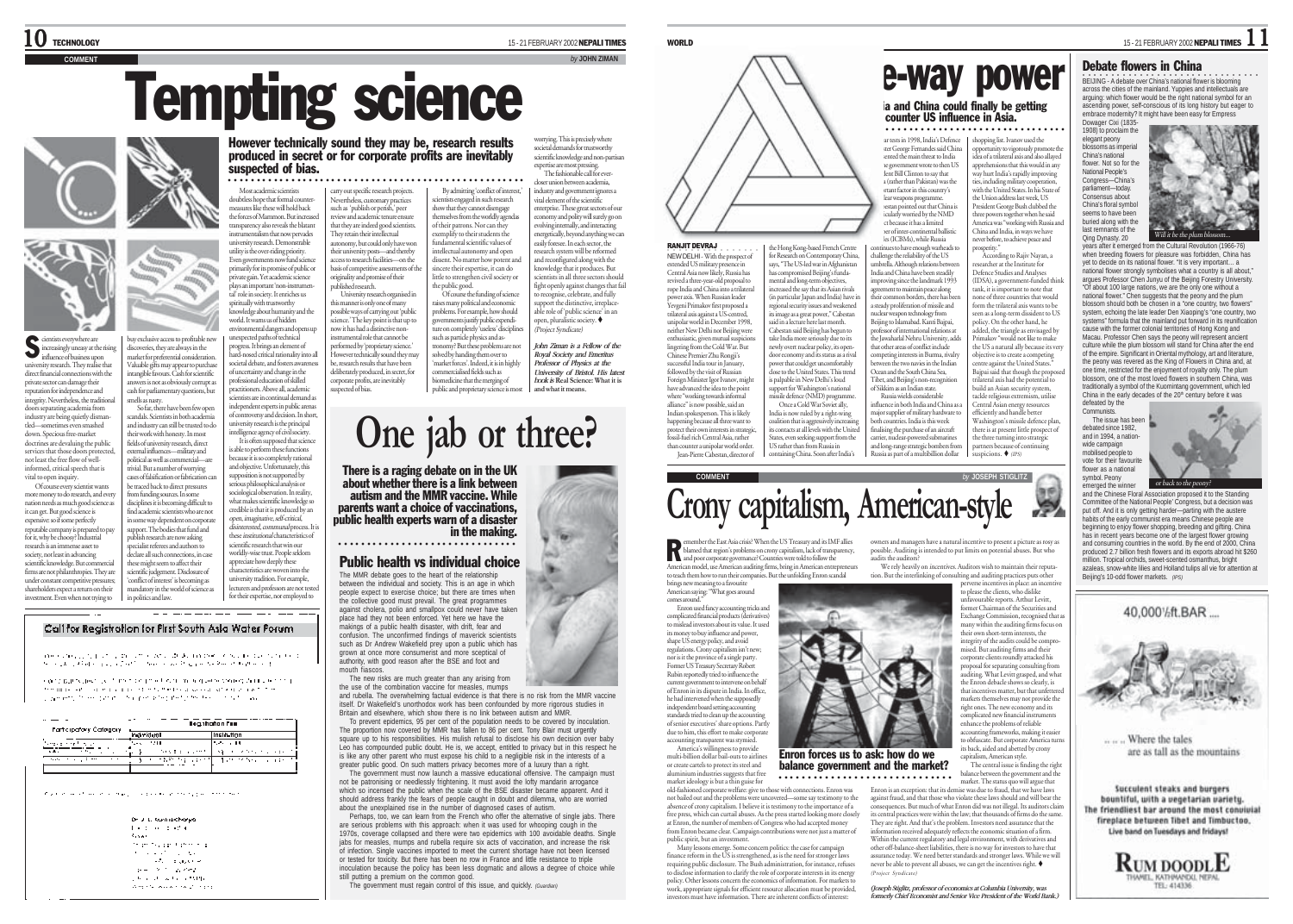# It's politics, stupid! Nangresi meet

### Editorial in *Himal Khabarpatrika,* 13-27 February

India is sticking to its contention that Nepal's exports of vanaspati ghiu, acrylic fibre, zinc oxide, copper wire, etc have seen an "unnatural surge" since the 1996 treaty, which is going to expire in a few weeks. India has already stuck an "anti-dumping duty" on zinc oxide and other Nepali exports. To be sure, some of India's concerns about the manufacture of these items and the impact of the process on employment are legitimate. But will the problems of Indo-Nepal trade treaty be resolved just by addressing the issue of these controversial items? The Indian anti-dumping

> India is also being stopped because they don't have the Indian standards seal. Non-tariff barriers such as quarantine rules are being enforced on traditional Nepali agricultural exports. The export to India of Nepali Ilam tea is being obstructed.

> What's more, even the export of toothpaste manufactured in Nepal by Indian multinationals has been stopped because of

entirely the 1996 treaty. The ruling BJP in India has always been critical of the treaty. For the last three years, the Indian government has been angered by two things: what it sees as a treaty harmful to Indian economic interests, and its perception that Nepal is allowing Pakistani intelligence

### tariffs have not just been "A DEATH WARRANT FOR INDIAN FARMERS AND INDUSTRY? slapped on zinc oxide, the export of Nepali steel rods to

### CINDO, NEDAL TRADE TREATVI APPEAL TO H'BLE PRIME MINISTER

BELIEVE IT OR NOT BUT TUGLAK'S SPIRIT SEEMS TO BE ROAMING IN THE POWER CORRECORS OF "DELIVEDARBAR".<br>HOW? ON THE ONE HAND GOVERNMENT STAKES BIG CLAIMS TO PROTECT THE FARMERS AND INDUSTRY. WHEREAS IRONICALLY ITS POLICIES ARE FORCING THEM EVEN TO COMMIT SUICIDE.

- magali mballi ji mila myohi ne manini (talah Di) and payi 81% Cue<br>6 duly whenali Re manufatures in Negal mpot Per same na malang<br>Ble oli duly hal and burg the variagali in hela duly tear dua malang<br>Big helan farmers and he
- Negative about to Aurory Pager quantities of vertexant great into trains at a low cost<br>which is changed by the NSP gas to off 10 Age is a standard press of pall Re, 4000<br>one you of 11 kept. This hope philosopher of the low particular company of the bage.
- the retroactive imposition of  $\mathrm{Japct}$  of  $\mathrm{Japct}$  is  $\mathrm{Jab}$  reduced from  $\mathrm{Jab}$  as one measure police and the set due and the contract contract of the mass of the set of the set of the set of the set of the set of the set of the set of the set Indian taxes. What is clear is that the real reason for the breakdown of trade relations between India and Nepal is not
- This trady that volume the furnismental rights of the famour is given copy
- We appeal to the Government of index not to follow Toyota the decount matches of the process
- (1) Policie Vansepall Producers' Association, Shallock IPu (1) U.P. Vanaspati Manufactoriers' Appoiation, Aligaris (U.P.) (III) Haryana Wananjati Manufacturers' Association, Hisa (iv) Rejection Incorport Manufacturers' Association, Brianet (Rejection (c) Federation of Indian Vansageti Manufacturers, Gallo<br>(c) APEX Chamber of Commerce & Industry, Lothlane (Funjab

*Front-page ad in India's Economic Times, 9 February*

(ISI) to operate in Nepal. Clearly, that there are political reasons why our economic and trade relations with India are never on an even keel. It could be that the reason for the difficulty in suppressing the Maoist insurgency is also this iciness in political relations.

Nepal must therefore tackle the political roots of the crisis in renewing the trade treaty with India. We suffer more than India when bilateral relations take a knock, so it is in our own pragmatic interest to be proactive in this. We need know: what does India want from us? If their concerns and demands are legitimate, His Majesty's Government must address them, if they're not, it should inform the people that they're not. But just sitting around twiddling our thumbs is not going to get us anywhere. It's the politics, stupid.

### **QUOTE OF THE WEEK**

We have been bribing administration with the money we should be paying in tax, for which the nation is paying a heavy price.

-Rajendra Khetan, industrialist, in Deshantar, 10 Februar



Voice: Turn around and say it louder

Himalaya Times, 10 February

what actually happened at a 6-7 February closed-door meeting of the ruling Nepali Congress.) Sushil Koirala the general secretary

had presented the party's assessme of the emergency rule, and Prime Minister Sher Bahadur Deuba was asked to respond. He replied that the party's assessment was partly true, but that most of the report revolved around what had appeared in the papers, which was not reliable. He then said that he had another meeting to attend and wanted to leave. Party members sho back asking how he could do that, knowing that the party was meeting. At that point, Deuba promised to stay on at all party meetings in future. The controversial party report Madhu Lamsal has been sending unwitting Nepali labourers to South Korea as "trainee workers" and pocketing the money. Lumbir Overseas is the one company ermitted to send Nepali labour to South Korea, and it is hoodwinking the labourers. It makes each worker pay a refundable deposit of Rs 100,000. Once in South Korea, the labourers forget to ask for their refund, and the ompany does not remind them to ollect either. The company routes this money back to its accounts through deposits in a number of

Money for jobs

Deshantar, 10 February Following raids by the tax department two weeks ago, instances of fraud by owners of manpower companies have come to light. According to a source in Lumbini Overseas, the company chief

says that the government has not been able to control the Maoists in accordance with the mandate given to it by the party. Basing its conclusions on the information provided by the Chief District finance companies and banks in the capital. Dhruba Kumar Sharma, a Ministry of Labour and Transport spokesman, says it is illegal to ask for such deposits. Some workers who have

Officers, the report says the returned from South Korea complain that they have not been able to get their deposits back.

"Despite asking, about 80 percent of my friends haven't got their deposits back," says a returnee. In 1994, the Labour Ministry allowed npanies to charge each indim vidual Rs 62,500 as service fees. In 1996 the amount increased to Rs 79,800. Lumbini Overseas has en adding Rs 100,000 to the rvice charge. But since people are desperate for employment, and <sup>g</sup>iven the peace and security

government has not been able to effectively coordinate the activity of the security forces. In fact, the report said, the government is eve unable to pay informants and even for the fuel and rent of cars that hav been deputed for security work. The report also charges that the government with being responsible for the dual erosion of civil rule, becaus the CDOs do not have the power to make executive decisions. It also charges the government with trying<br>to spread the message that 'develor to summer minitelying ment is possible only during an ergency, not under democracy which, it says, smacks of dictatorial tendencies, and gives rise to suspicions of possible corruption. The report also says the government has forvotten the goal of the emergency and reminds it that the declaration was for tackling "terrorists" and instituting tuation in the country and the lack of jobs, they are willing to pay any amount as long as their jobs are guaranteed. And so it has become easier for companies to pocket extra money. Lumbini Finance, established in 1994, was ermitted to export labour after it gned an understanding with the rea an unactstanding with the<br>rean Federation of Industries. There was demand for a little over 1,000 workers in 1994, and for 400 labourers in 1996. Ministry records show the company has sent 2,988 people to Korea. The company asn't advertised in accordance with the law, and it also does not have proper papers for a number of the workers, who it sends to South Korea via Delhi. The Nepal Rastra Bank has also suffered in its dealings with the company, which has yet to reimburse the bank of a large amount of capital. Lamsal has

law and order, to enable the people to live in peace. The report also says that ministers have been focusing on appointments, transfers, promotions contracting out works, which would not send a positive message to the common citizens… The party report also says the government must take full responsibility for everything that happens during the emergency. Shailaja Acharya (former prime minister Girija Prasad Koirala's niece, who was voted out of parliament in May-June 1999) also had a chance to have her say. "I said earlier that we should not make She moved himself safely from the company and is going around saying he can displace Labour Minister Palden Gurung in a second. As a result, a committee has been set up at the Ministry to look into the activities of Lamsal and Lumbini Overseas. Under Secretary of the Ministry Basanta Kumar Upadhayaya has indicated that Lamsal has worked in accordance with Ministry regulations, but that the Ministry's directions might themselves be controversial. While it has been decided to set up a high-level committee to look into the functioning of the ministry, it is yet

Bahadur prime minister because he is a weakling," she said. But he was, she added, elaborating that Sushil Koirala and Deuba were "conspirators", and even though Koirala opposed Deuba in public, the two had clandestine meetings at night. "Both of them are useless," said Shailaja. to be finalised whether the committee should be chaired by a idge or another high-ranking official, says Adhikari. This is not the first time a committee has bee set up to look into the dealings of Lumbini Overseas. The firm was even closed down once, but

○○○○○○○○○○ ○○○○○○ business resumed after Ishwor Pokhrel, UML Standing Committee Member and adviser to late prime minister Man Mohan Adhikari, permitted the company to resume work once again.

## Under-19s

Nepali cricket team

•<br>*Rajdhani,* 12 February arvously Excerpts from an interview with Binod Das, captain of the under-19



*Whom do you owe this success to?* This was a group effort. The him.

> *throughout the championship was good, the final game with Zimbabwe wasn't so…* the toss, which proved fatal for us. They elected to bat first and gave

we just started hitting ever ball we faced, which meant we lost wickets faster. Our fielding and bowling weren't that great either.

*who were the top players on the Nepali team?* Bardaan Chalise performed especially well. He batted and .<br>bwled very well. Shakti, Maniit and Lakpa also played very well. Shakti couldn't bat as well, but his bowling was splendid. Overall,

> *fielding and bowling…* To be frank, our batting wasn't that good. We have always been weak on the batting front, but after coach Dayas came we have improved a lot. We were able to play the full 50 overs. In future, we will watch our batting in particular. Our bowling and fielding wen really appreciated in every place we played in New Zealand.

*What needs to be done so this team can move forward?* Our bowling and fielding are strong, but if we get special ing from a batting expert, we will be the best team in the world.

*What is your message to Nepali cricket lovers?* The appreciation and encouragement we got from our Nepali fans was invaluable. Give us some time, and we will give you surprising results.

### CULTURE AND SOCIETY **15 - 21 FEBRUARY 2002 NEPALI TIMES**

## **NEPALITERATURE** *by* **MANJUSHREE THAPA**

# THE SOUND OF WOMEN'S VOICES: Gunjan

cannot write freely, they cannot meet freely, they cannot travel freely, they cannot gain the same exposure to world literature as their male counterparts. But the fact remains that when women do write excellently, this is attributed to sheer chance—or attempts are made to undermine their stature by questioning their personal lives. Women writers are simply not granted the kind of authority as men in Nepali society. Gunjan was formed in 1998 to amplify the voices of Nepali women writers. To overcome limitations on women's mobility, the group holds monthly meetings on literary issues

woman writer, according to **Manufacturism**<br>
Virginia Woolf, must have<br>
two things: an independent two things: an independent source of income and a room of her own. True, the Bronte sisters wrote, and brilliantly, in an absence of these things. Jane Austen shoved her novel under the sofa when visitors dropped by—and yet she produced excellent fiction. George Eliot wrote, and did so profoundly. And what about the poet Emily Dickinson? Didn't she write some of the world's finest poems? The fact is that these writers are exceptions: the vast majority of

IN THE SHADOWS OF

THE PADDY STALKS *PRATISARA SAYAMI* Next to the road I had reached:



 $\begin{array}{l} \bullet \text{ what if tracking, rating and the rest of it seem a little iff in many parts of the country now. For those of you who like to get a little swearv, the Pokhara Marathanon 2002, being organized by a little swearv.} \end{array}$ many parts of the country now. For those of you who like to get little sweaty, the Pokhara Marathon 2002, being organised by the Nepal Ex-Athletes Forum and the Nepal Amateur Athletics Association, might be just the ticket. "There are city marathons all over the world," says Ganesh Bhattarai, coordinator of the Pokhara Marathon 2002. "We thought, why not give Nepal it's own. And this won't be the last one either."

they laughed and tittered in play pushing and shoving each other these young women so full of life After five or seven days: those same stalks, now bent in abashment

decked with golden flowers like brides arriving at their new homes After some time: how they had stooped, these stalks like trees burdened with fruit like a wife preparing to bear a new life

Today again I saw the same stalks turned into straw and laid out on the fields: like a woman just through with delivery

like the bloodless face of a woman suffering anaemia The second poem is by Usha Sherchan, a songwriter and writer of *muktak*, traditional quatrains. This poem comes from a poetry collection titled *Najanmeka Aasthaharu*. foetus

### LIFE IN THE BEGGING BOWL OF DEATH

### *USHA SHERCHAN*

**Run for fun…**

Something like this was direly needed to make people realise that life must go on, and the organisers couldn't have picked a better place to hold the run, giving the hospitality business in Pokhara a much-needed boost. By all accounts, people are excited—Bhattarai expects at least 50 competitors from different countries to participate in the full international length 42.195 km

The Pokhara Marathon will be more than just one long run around the lake city. It will be even more than promoting Pokhara as destination paradise or the usual suspects of peace and national solidarity. What this really is, is a warm-up, as it were, for something truly out of this world—the Cross Country Mountain Marathon from Pokhara to Lo Manthang planned for later this year. The race circuit will include villages of different ethnicities in the Annapurna Conservation Area and is planned to challenge the participants, and also highlight the challenges that Mustang's cultural heritage and natural environment face in the future. Says Bhattarai, " A sporting event of this magnitude will not only help highlight Nepal's prospects in adventure tourism, it will give prominence to our own sportspersons." For now, though, there is the Pokhara city marathon to contend with—and there's plenty at stake. First, second and third place winners will receive Rs 25,000, Rs 15,000, and Rs 10,000 respectively, along with the obligatory shields and certificates. The first under-19 participant completing the run in two hours and 45 minutes or less—the Nepal Amateur Athletic Association record—will receive a cash prize of Rs 10,000. The first ten competitors to complet the race will also receive gifts and certificates. The marathon will start from the Pokhara Stadium where participants will gather at 8AM for a medical check-up, and from where they will leave shortly after. There will also be a non-competitive Run for Fun Contest with prizes and <sup>g</sup>ifts. The marathon is free and anyone can—and is encouraged to call,

email, or just show up, and run for it!  $\blacklozenge$ 

green, quivering paddy stalks As soon as the breeze started Emptiness…emptiness…ultimate emptiness in a gigantic cage

marathon.

transporting empty passengers transporting empty breasts in the silence one hears wails and sobs covered volcanoes in the emptiness, lives and deaths become accursed

locked vehicles keep rolling

Lives are making merry deaths are joking and jesting from close up all re-examine the other

carrying pathetic laughter piercing with frightful cries From the space between fingers pitiful life peeks out death peeks out as well In a voice that breaks in unison from the gutter life also flows life also flows voices cry in unison voices slice time (perform an operation) Don't get in a frenzy to kill the So that all becomes bloody— Make life awake from the dream realms with the piercing of instrument strings Come, demolish the emptiness. Awaking from a dream. Come, demolish the emptiness. Awakening from a dream. Oh! Who's trying to break through again —these soft waves Oh! Why are they laughing again —these frightful deaths Look! Those who plot to take life

before rays of hope get to shine don't get in a rage to set the dam before tides of emotion get to flow Allow life to play without thought for propriety shattering the long emptiness breaking the long silence allow life to turn over allow life to gain new dimesions To make anticipation rest

the nerves have begun tingling insensibility has begun to take hold Death just sauntered by leaving behind anticipation Death just turned away taking with it sweet hope

> Koshi Tappu Wildlife Camp 24 Bedded Safari Tented Camp

and wildlife lovers. Only a possibility to experience and view<br>almost 400 species of birdlife and some of the most rare and<br>endangered wild games on the most peaceful and relaxing setting Austria: Nema

way and far from the maddening crowd of Kathmandu loto the ap of pure nature

launa, as the camp is deeply involved in conservation & preservation<br>together with local villagers. The local children can learn more<br>from you about the importance of nature in their life, please do (all the achools which are aupported by the Camp and share published with the teachers and children

mentles including hot and cold shower, fully stocked bar and<br>neisties that serves both Mezoll and Continental cuisine excorted resined Naturalist' will ensure your visit will be memorable one



per hou is a good eve use.  $\overline{\text{Var}}$ Constant Kathe Voice: 223488/248942, Fax: 240992 E-mail: salestitpro

… or to win Nepal's first city marathon. ○○○○○○○○○○○○ ○○○○○○○○○○○○○○○○○○○○○○

by tricking it into laughter Look! Those who plan to take life by flirting with life Look! Those who think of taking

**Special Winter Offer** in connecturally to discover Koshi Tanno Wikilik Camp during this

life by playing with life There…look There…look

Give yourself and your family a stimulating & meaningful break

our visit will help to protect the habitat of all kinds of flora &

The caren with 12 deluse sated tents with rustic but moder

leecial offer to introduce you 'Koshi Tappu Wildlife Reserve



Play with such force that all the strings break don't let life get intoxicated Sing with such power that the raga breaks don't let life become insensible Don't let emptiness quash Don't let silence prickle Colour life by playing the strings of a guitar Break the emotions by rubbing the sharp strings of a sitar

# *Are you satisfied with the team's overall performance in the under-19 World Cup?* As the captain of the team, I am fully satisfied with Nepal's performance. We performed well. principal effort was made by our Sri Lankan coach Roy Dayas. We need *Although Nepal's performance*

Zimbabwe is a better team than we are, and on top of that, they won us a target of 247 runs. We were under a lot of pressure and our batsmen only that 247 in mind. So

*In your personal opinion,*

everyone played well.

*Nepal's batting was comparatively weaker than its*

In her wake, noate and writers such as Dev Kumari Thapa, Toya Gurung, Banira Giri and Prema such as Manju Kanchuli, Maya Thakuri, Sita Pandey, Benju Sharma and others. However, because of women's financial dependence on their families, their weak social support structures, and the many constraints to their intellectual and physical mobility, they are easily hushed by men writers. Part of the problem is practical: the quality of women's writing does suffer because they

women writers have succumbed to literary anonymity because they could not compete—with the hands tied—against their male counterparts. In Nepal, not surpris-ingly, the number of women writers is minuscule, compared to men. Parijat is the single name among those canonised as Great Writers. Shah have countered great odds to establish themselves in the literary field. They are followed by women and also organises larger literary events. Its members are writers and poets Padmavati Singh, Bhagirathi Shrestha, Bhuvan Dhungana, Hiranya Kumari Pathak, Chandrakala Newar, Usha Sherchan, Gita Keshari, Sulochana Manandhar, Pratisara Sayami, Gyanu Pandey, Susmita Nepal and Mridula Sharma. Many of these women are accomplished poets, writers, journalists, songwriters and columnists in their own right; I have translated, below, the poems of two. The first was originally written by Pratisara Sayami in Newari; I have translated it from its Nepali translation in *Newari Bhasaka Kehi Adhunik Kabita*.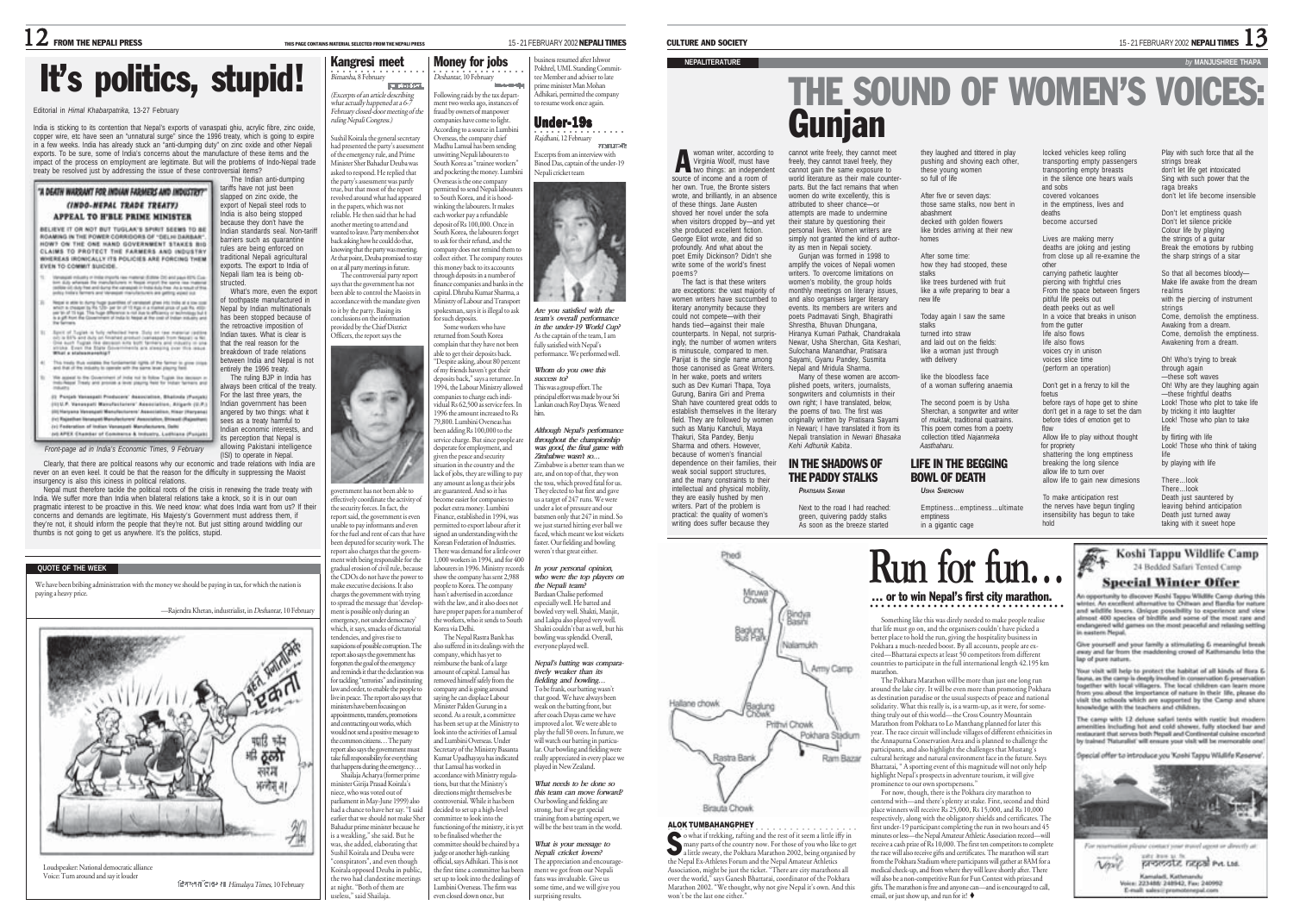### **ABOUT TOWN**

### EXHIBITION

- **Prints and paintings** by Uma Shankar Shah. Siddhartha Art Gallery, Baber Mahal Revisited. Until 15 March, 11AM-6PM.
- **Discover Japan through contemporary posters** Nepal Art Council, 15-22 February, 10AM-4PM. Embassy of Japan, Nepal Art Council, The Japan Foundation.
- **Wind of the Spirit** Korean contemporary artists on show at the Nepal Association of Fine Arts Hall, Naxal. 15-21 February, 11AM-5PM. 270417
- **Spring collection 2002** Watercolour paintings of flowers and botanical art by Neera J.Pradhan. Until 25 February, Park Gallery, Pulchowk, 10AM-6PM, except Saturdays. 522307

EVENTS **Phillips Saturday Bowling** Each Bowler rolls three games, the bowler with highest average score wins Free Phillips systems. Rs 500, 16 February, 12PM onwards, Bowling Boulevard, Kantipath. mg@mail.com.np

 **Nepali classical dance and folk music** at Hotel Vajra. Dances of Hindu and Buddhist gods Tuesdays and Fridays, 7PM onwards, the Great Pagoda Hall. Ticket and tea Rs 400. Nepali folk tunes Wednesdays and Saturdays, 6.30PM onwards, hotel restaurant. Hotel Vajra. 271545 **V-Day isn't over yet** Valentine's celebrations with 1974 AD and buffet dinner. 16 February, Rs 600 per head, La'Soon Restaurant and Vinotheque, Pulchowk. 535290

MUSIC **Harmony** Evening of music, painting and sculpture. Rs 250, with refreshments. Artscape Gallery, Newa Guest House, opposite East Meets West Music Box, Thamel. 256411 **Live music** by Catch 22, Tuesday and Friday nights at the 40,000 ½ ft Bar, Rum Doodle Pestaurant, Thamel. 414336

DRINK **Herb vodka, your cocktail recipes** at the Corner Bar, Radisson Hotel. 411818

### FOOD

 **Pasta Pronto** Choose your pasta shape and ingredients to be combined by the chef. Rs 325 vegetarian, Rs 425, non-vegetarian. Until 28 February, Alfresco, Hotel Soaltee Crowne Plaza. 273999

 **Tibetan Lhosar** 15 February, Stupa View Restaurant, Baudhanath Stupa. 480262

**Perfect Symphony** Dark or white chocolate mousse with fresh coffee. The Piano Lounge, Hotel Yak & Yeti. 248999 **Hawkers Centre** Street food cooked right before you, including kathi rolls, fish

amritsari, nasi goreng, pav bhaji, noodle soup, desserts. The Café at Hyatt Regency Kathmandu. 491234

 **Sandwiches** Over the Rainbow American Diner has reopened. Fifth Avenue sandwiches, full meals at backpacker prices. Opposite Pilgrims Book House, Thamel. 42651 **Chef special luncheons** For office-goers at special rates, 12 noon-3PM daily, Dwarika's Hotel. 479488.

 **Patan Museum Café** Mixed menu, garden seating. Lunch only, 11AM—2PM. 25 percent off with Summit Card. 526271

 **Singaporean and Malaysian food** Satay, rice, soymilk dishes, curry puffs and more. Between Jawalakhel fire station and St Mary's School. Sing Ma, the Food Court. Foodcourt@wlink.com.np. 520004

 **Winter Specials** Hot mulled wine, ratatouille-filled pancakes, Chicken hoisin. Kilroy's of Kathmandu, Thamel. 250440

 **Barbecue lunch** with complimentary wine or beer for adults, soft drink for children. Saturdays at the Godavari Village Resort, Rs 650 per head. 560675

### GETAWAYS

 **Taste the difference** Cosy Nepali-style house on an organic farm in Gamcha, south of Thimi. Up to Rs 1,200 per person per night including meals.

aaa@wlink.com.np. 631766 **Muktinath Darshan** Two nights/three days on B&B basis with Pokhara/Jomsom/Pokhara flights and airport, resort transfers. Indian nationals Rs 6,999 per head, expats \$250 per head. Jomsom Mountain Resort

salesjom@mail.com.np or jmr@soi.wlink.com.np. 496110

and expats at The Tea House Inn. Singles Rs 800 B&B, couples Rs 1,200 B&B. 410432, 680048

 **Heritage Package** Two-night package with six-course Nepali dinner, massage, breakfast, \$155 per couple, Dwarika's Hotel, 479488





### **NEPALI WEATHER** *by* **NGAMINDRA DAHAL** Nothing much to report for the coming week. Expect breezy afternoons with clear skies with a gradual increase in mennoons win ciear skies wint a graduar increase in<br>naximum temperature, misty mornings clearing by 10 am. The westerly that dumped nearly 20 mm of rain in Kathmandu valley on Monday night has now moved on, eastern Nepal will still see some cloud cover while some high altitude cloud will move swiftly across the central Nepal skies as well. A weak westerly front will pass through during the early part of next week but without much precipitation. A massive high pressure area reigns over northern India and the Tibetan plateau and this should keep tings quiet for a while **KATHMANDU VALLEY** Fri Sat Sun Mon Tue Ł

20-06 21-05 21-06 22-06 23-04



**The Art of Peace: Nobel Peace Laureates discuss Human Rights, Conflict and Reconciliation** Jeffrey Hopkins, ed Snow Lion Publications, Ithaca, New York, 2000

Rs 1,845

tion.

José Ramos-Horta from East Timor, Betty Williams from Northern Ireland, Rigoberta Menchú Tum from Guatemala, Archbishop Desmond Tutu from South Africa, Oscar Arias Sánchez from<br>Costa Rica, Bobby Muller, co-founder International Campaign to Ban Landmines, Jody Williams<br>from the US, the Dalai Lama from Tibet and discuss their views and practical experiences to deal with conflict and human rights violations and effect reconcilia-

**An Open Heart: Practising Compassion in Everyday Life** The Dalai Lama, ed Nicholas Vreeland Hodder and Stoughton, London, 2001 Rs 575 This volume is aimed at giving the reader a basic understanding of Buddhism and some of the key methods by which Buddhist practitioners have cultivated compassion and wisdom in their lives. One doesn't have to be Buddhist to use these meditation techniques. Meditation can be thought of

as a way by which we diminish the force of old thought habits and develop new ones

**Ultimate Healing: The Power of Compassion** Lama Zopa Rinpoche Wisdom Publications, Boston, Rs 1,365 揖

We experience illness on a physical level, but to be healed, we must understand that true healing

begins in our hearts and minds. Lama Zopa Rinpoche helps us recognise the roots of illness and <sup>g</sup>ives us the tools to create our future happiness. He addresses the central role of karma and the mental habit of 'labelling' in causing illness and shows how developing compassion through meditation can eliminate disease.

> **Kumari Shobha** Vijaya Malla, Philip H Pierce, trans. Royal Nepal Academy, Kathmandu, 2001 Rs 117 **Richard All Property**

> > **K-Too! Beer and Steakhouse** not the "longest", "highest", "first" or any other superlative. Just a relaxed, easy-going bar and restaurant with the coldest beer and juiciest steaks this side of the moon. By the Kathmandu Guest House. 433043



*Courtesy Mandala Book Point, Kantipath, 227711, mandala@ccsl.com.np*

○○○○○○

### CLASSIFIED

**Reflexology!** The therapist applies alternating pressure to the feet. It reduces stress, promotes relaxation and good health. Email buddhasfeet@yahoo.com or ring 410735.

| Mon-Fri | 0615-0645 | <b>BBC World Today</b>       |
|---------|-----------|------------------------------|
| Sat     | 0615-0645 | <b>BBC Science in Action</b> |
| Sun     | 0615-0645 | <b>BBC</b> Agenda            |
| Daily   | 2045-2115 | BBC नेपाली सेवा              |
| Daily   | 2245-2300 | <u> PRC बेवाकी सेवा</u>      |

## **Radio Sagarmatha**

**P.O. Box 6958, Bakhundole, Lalitpur, Nepal Tel: ++977-1-545680, 545681 Fax: ++ 977-1- 530227 E-mail: radio@radiosagarmatha.org www.radiosagarmatha.org**



to be part of the cultural and social fabric of its surroundings. Architects entering the competition had to best interpret ICIMOD's long list of requirements—and stay within the Centre's \$1 million budget for the project. "There were lots of specific demands, complex requirements," says Archiplan's Biresh Shah, one of the three finalists. "The architecture shoul reflect ICIMOD's development approach and the needs of an institutional building. It was certainly his cap. The Kathmandu-based architect's design just won first prize in the design competition held by the International Centre for Integrated Mountain Development, ICIMOD, for its proposed headquarters at Khumaltar, Lalitpur. "It is about time we have a anent home of our own," says an ICIMOD official. "And we want the initiation of the building to coincide with the International Year of the Mountain." But ICIMOD didn't just

challenging. Says Kai PrasadWeise, who tied with Shah for second place, "What's good is that there was a design competition. It was fair and the jury was good." Most participants as well as other architects concur—in a country where few competitions take place, they say, and projects are won on the basis connections and low costs, rather than the quality of work, ICIMOD's competition could start a trend. want any old place to call its own. They wanted it to be modern—wired, efficient, and earthquake- and fire-safe, but also show respect for the architectural heritage of their home city. They wanted a building that would reflect their mandate to promote sustainable mountain development, and encourage the transparency and teamwork the Centre strives for. So what did they do? They held a sign contest, as is done so ofter

**HAPPENINGS**

Selected from designs submitted around the world when a major new





meeting the PhD on common ground. This is to be an exciting complex which will rub off onto the people who use it," says Crees. Crees, who also designed the UNDP complex professor of architecture, USA. The jury then passed on their appraisals to ICIMOD's Board of Governors at their meeting last December. Crees, Shah and Weise all made it to the final round, after which they had some time to refine their designs further. Finally, says Shrestha, who served as coordinator of the competition, "The jury evaluated the plus and minus points of the final designs, and the ICIMOD Board made the final selection on the basis



outlets. The entries were

Nepalese Architects, Dr Neils





**IF YOU WANT IT TO BE BETTE!** 



World's No. 1 Olive Oil

**PRICES Prices** 

100 ml R<sub>1</sub>, 88  $250$  ml Rs. 160 500 ml Rs. 264 1000 ml Rs. 496



Available at all leading stores in Nepal



○○○○○○○○○○○ **HMB Mountain Biking** Have your bike serviced or **The Model Control District Control of the Control of Control Control Control Control Control Control Control C** HMB Workshop. Riding gear, accessories and parts available. Second hand bikes bought/sold/hired. New and reconditioned mountain bikes for sale. Himalayan Mountain Bikes—Tours and Expeditions. 437437.

*For insertions ring NT Marketing at 543333-36.*

# **BBC** on FM 102.4

| Mon-Fri | 0615-0645 | <b>BBC World Today</b>       |
|---------|-----------|------------------------------|
| Sat     | 0615-0645 | <b>BBC Science in Action</b> |
| Sun     | 0615-0645 | <b>BBC</b> Agenda            |
| Daily   | 2045-2115 | BBC नेपाली सेवा              |
| Dailv   | 2245-2300 | BBC नेपाली सेवा              |
|         |           |                              |

### BALLOON AT SUNRISE: A hot air balloon taking advantage of a glori Himalayan morning over Kathmandu Valley for a sight-seeing flight on 12 Feburary. KUNDA DIXIT



 $-1$ 

रेडियो सगरमाथा

**Escape to Nagarkot** Special packages for Nepalis